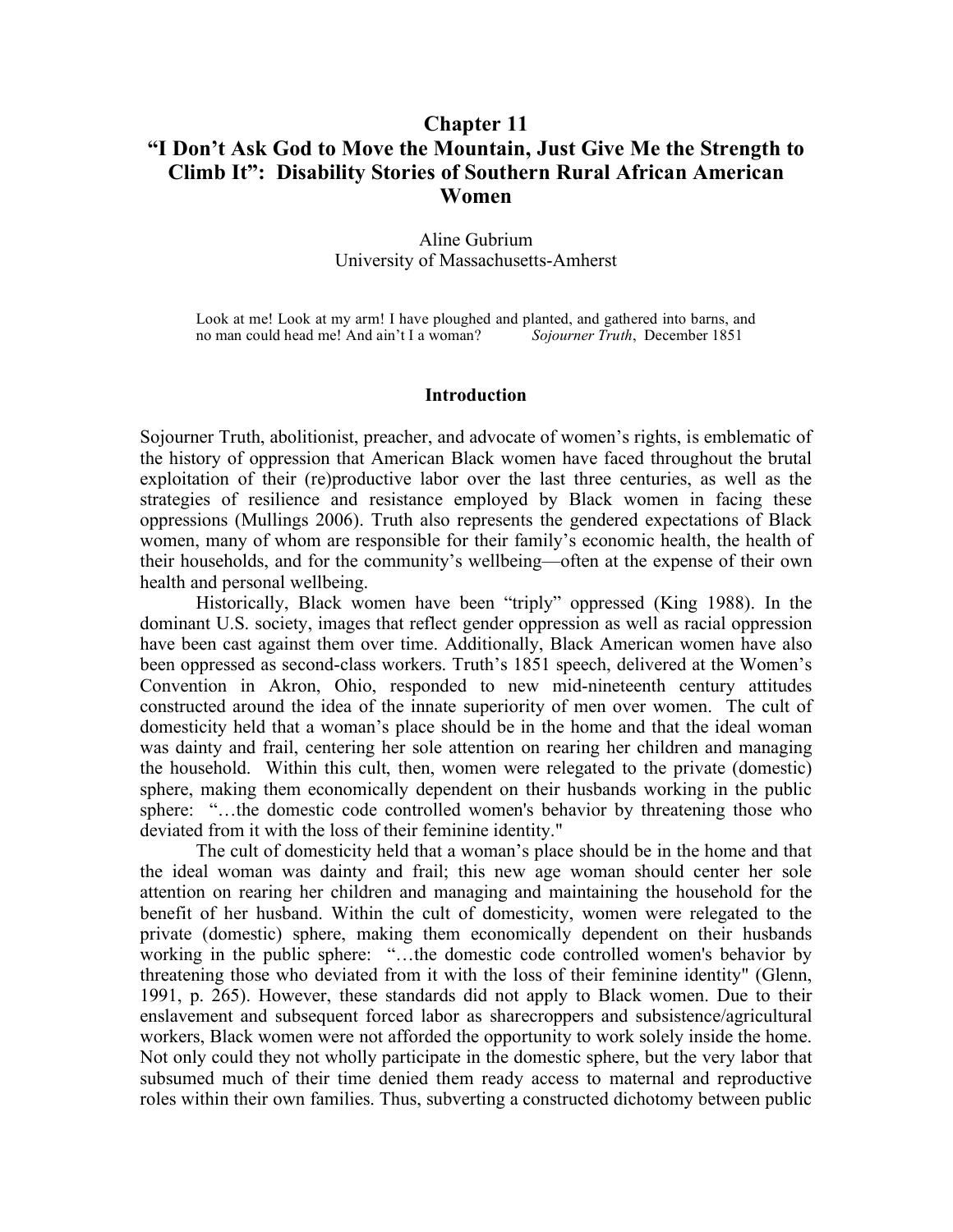and private, in which men's labor in the public sphere is positioned as more valuable than women's work in the private sphere, Truth points out the ironies of working hard in the public sphere, like a man, while still being denied this new label of womanhood.

Evelyn Nakano Glenn (1991) writes of a "myth of female disability" resulting from this cult of domesticity. "Real" women, as defined by their proper behavior within this cult, were not able to perform certain tasks relegated to the public sphere. White women were thus constructed as disabled in terms of their ability to compete with White male standards of ability, standards that were measured by White male participation in the public sphere. Accordingly, male standards included leadership within the household and community, and importantly, the male role in acquiring cash and capital in a burgeoning capitalist economy. For a woman to be disabled in this way, interestingly, gave her the full status of womanhood in a paradigm built on women as central to the domestic sphere and "unable" in the public sphere, outside the home. On the other hand, using this same logic, Black women were constructed as "able" in the public sphere, while at the same time *dis*abled women, in terms of their *in*ability to compete in a cult of domesticity.

While continually working in the public sector, whether in nineteenth century women's houses as maids and servants, or in the twentieth century as they moved into jobs in the service sector as food service and health care workers, Black women's jobs often centered on their ability to fulfill reproductive functions. Thus, they were subject to a cruel twist of fate: they were not allowed to participate in the ideals of the cult of domesticity that centered upon one's reproductive capabilities in the private sphere within their *own* home—while they worked in the public sphere in low-end, low-paid jobs in the homes and later businesses of others as caretakers (Collins 1984, Glenn 1991). At the same time, however, Black women also took on a "second shift," as they were often conceived of as the center of their own communities, working to uphold "the race" by taking care of their own children, others' children, the sick, and other community members in need (Hochschild 1990, Glenn 1991).

From a postcolonial standpoint, the need to create a caste of people who are "disabled" in some way by their "otherness" is a part of a capitalist system based on the exploitation of the surplus (outsider, extra, "othered") laborers (Dossa 2005; Kliewer & Fitzgerald 2001; Lacom 2002). Though disabled in terms of access to power within dominant society, this "othered" caste is at the same time exploited for any productive value contained within their bodies. Thus, while judged as non-valuable according to their "othered" bodies, they are only deemed as valuable in terms of the *contributions* their bodies can make to the profit economy. Poor Black women are said to be treated like "mules" in low level and low wage service-sector jobs where they do not make enough money to adequately support their families (Collins 2000; Hurston [1937]1998). These literally back breaking jobs, which may be linked to back problems, arthritis, and carpal tunnel syndrome, among other work-related ailments, are some of the only available in a draconian state system pitting women as mothers against the need to fulfill particular job requirements in order to receive state welfare benefits. Generally speaking, the field of Postcolonial Studies centers on the interactions of European nations and the societies they colonized in the modern world. Subsumed in this study is the discourse on race and gender oppression in the capitalist world system. However, this discourse fails to engage an analysis of disability and the ways that disability, as a label and marker of the "other," is used to control individuals and groups thought not to conform to hegemonic standards (Garland-Thompson 2002).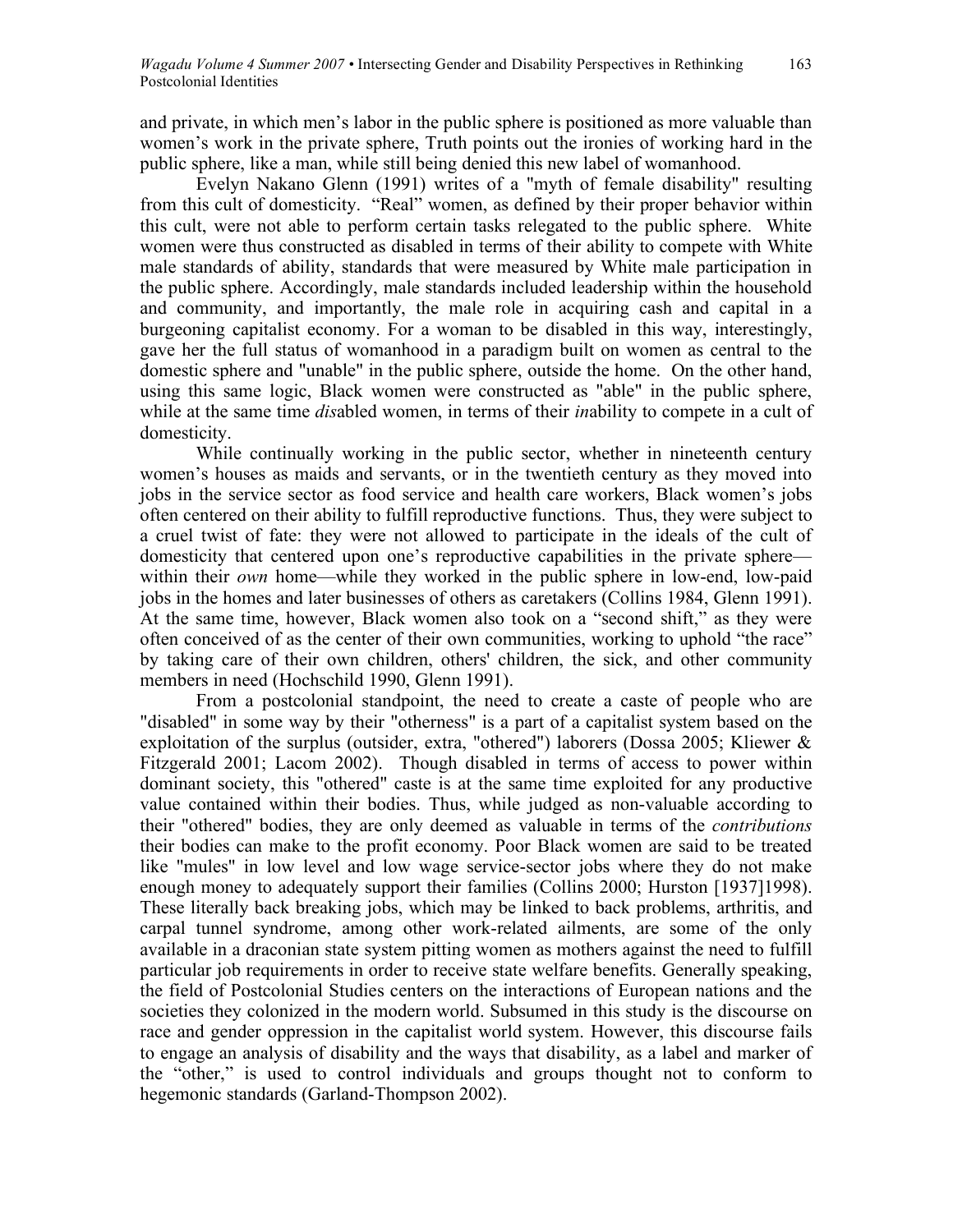This article looks at the socially constructed meanings of disability for seven Southern, rural African-American women. I focus on both the social location of the individual participants providing their narratives, as well as the discursive context in which their disabilities are constituted. Stories related to social location focus on poverty, race, and gender as intersecting sites for constructing identities related to disability. A social location framework looks at the ways that differential access to power in the dominant system structures one's experiences, while also noting that social locations are not static and shift according to context. Social locations are presented identities, constructed in response to oppressions (Grenier 2005). Thus, in this paper I focus on the ways that participants frame their disability narratives and situate themselves with particular identities in relation to structural oppressions (such as low-wage work, poverty, gendered expectations, and racism).

As Amanda Grenier (2005) cogently points out, merely conducting a structural analysis and looking at the oppression faced by participants overlooks the participants' own activity in making meaning of their experiences, activity that often denies, subverts, or strategically employs oppression in identity construction. Inspired by her call to go beyond a biomedical or functional approach to disabilities, which sees disabilities as firmly rooted in the body, I take a more social constructionist perspective to determine how both context and social location affect the meanings of disabilities. In this study, I consider both social location *and* discursive context as central to participant constructions of disability.

In her paper on older women's experiences of disability, Grenier (2005) analyzes participants' stories according to their contextual location (i.e. whether participants focus on the home or the bus as a site for constructing identities, some of which are related to disabled identities). Here, I take an alternative meaning of "context" into account, focusing on the *discursive* context of participant narratives used to situate themselves as disabled (or not). First, I focus on two discursive contexts of storytelling, beginning by focusing on a biomedical discourse, which participants readily take up to situate themselves and others with disabled identities. I then look at how participants take up an Afrocentric discourse to situate themselves as disabled women. This discourse includes their inability to mother children, their perceived selfishness, and their dependence on others. I conclude by drawing linkages between a postcolonial perspective on disability or one that allows an outsider-within identity and one in which one participant is able to transcend an oppressed/disabled identity (Lacom 2002; Mattis 2002), and the two other discursive frameworks. Both biomedical and Afrocentric discursive frameworks are equally as consequential in situating women as normal or able in their broadly conceived communities.

### **Methods**

The participant narratives in this study come from a larger study conducted on the growing-up stories of rural African American women. The purpose of this larger study was to better understand the gender socialization process of Black women living in the rural Southern United States. A narrative approach to gender socialization was taken to allow the participants themselves to construct their own meanings of gender socialization, rather than setting their accounts against a human development scale and seeing where participants' experiences "measured up," so to speak, against a normative life plan as written by predominantly white, male social theorists (i.e. Erickson 1968; Freud 1964;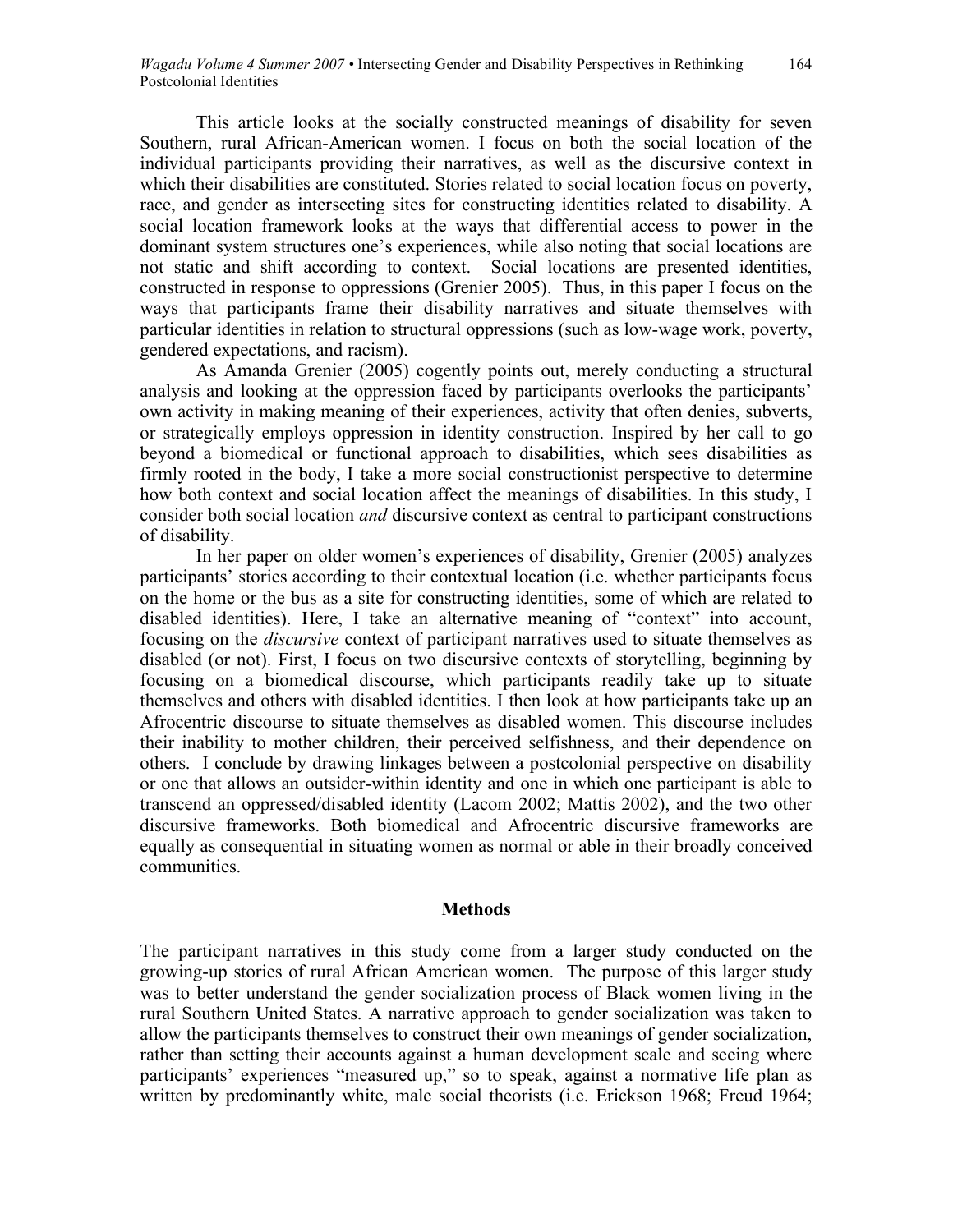Kohlberg 1969). Participants used the social circumstances of their lives, or their social locations, to make sense of what they have experienced through time. Social circumstances, such as living in a rural area and being African American, female, poor, and/or a drug user, are just a few of the narrative resources that the participants used to give substantiation to their growing up stories.

# **Theoretical Orientation**

A social constructionist perspective informs both my larger project on gender socialization and this paper. In their classic book, *The Social Construction of Reality* (1966), Peter Berger and Thomas Luckmann write that reality is socially constituted: "This proposition asserts that social reality is not a social fact in its own right, but is something produced and communicated, its meaning derived in and through these systems of communication" (McCarthy 1996, p. 20). Thus, a social constructionist perspective sees meaning as constructed, rather than as an eternal truth to be mined and discovered by the researcher if she digs hard enough to find it.

In this paper, I take up the "what" and "how" questions central to a social constructionist perspective (Holstein & Gubrium 2000)—I focus on the participants' activity, in asking *what* resources participants use to interpret their experiences and *how* these resources are used to make sense of their experiences. Discursive contexts, thus, are implicated as narrative resources in participant stories on disability. I also take a social location approach to participant stories, in that my analysis of participant narratives is also sensitive to circumstance—circumstances informed by the intersection of race, class, and gender, as well as more broadly conceived from a postcolonial standpoint, by dominant discourses out there dictating what is and what is not conceived as "normal." While participants all share the social circumstances of being rural African-American women living in the South, their situated realities differ in terms of socio-economic status, drug use history, social support networks, religiosity, family background, social problems background, and a myriad of other circumstances. As a feminist anthropologist, I am interested in examining how social circumstances mediate the stories told by participants, the "hows" of participants' meaning constructions; how the resources for their interpretations, are located in their lived historical, cultural, and social circumstances.

### **Setting and Participants**

Port Charles is a relatively poor rural community located in North Florida with a significant population of African Americans. I selected Port Charles as the site of my larger study on gender socialization because of my familiarity with this town. I got to know several of its community members after assisting in a separate research project conducted within the same vicinity. Statistics covering the entire population of Port Charles show that 23.2% of the people live below the poverty level; compared to 14.4% statewide in Florida; with a median household income of \$25,347 and 8.6% of individuals aged twenty-five or older unemployed (U.S. Census 2000). A significant minority of the population (31.8%) in Port Charles is Black, with the majority being White, Non-Hispanic (62.6%). The industries that provide employment in Port Charles are education, health care, and social services (26.9%); public administration (19.9%); and retail trade (14.0%) (U.S. Census 2000). Many of the jobs within the educational,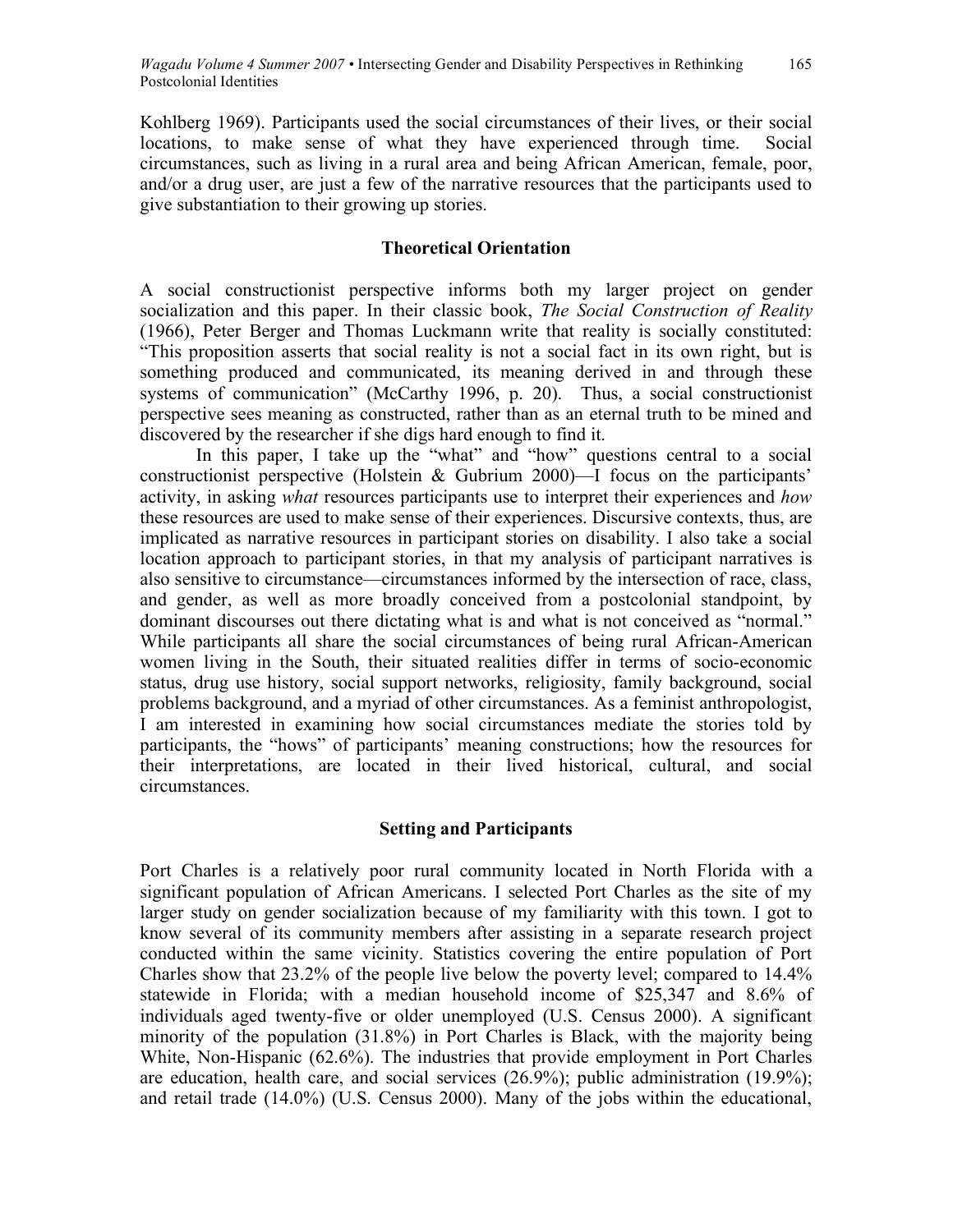health care, and social services sectors are associated with two state-run institutions: a prison located on the outskirts of town and a mental hospital located in a nearby town. In terms of educational level, for a population twenty-five years and over, 72.7% have a high school education or higher, while only 9.8% hold a bachelor's degree or higher, and an even fewer 5.0% hold a graduate or professional degree (U.S. Census 2000).

As part of my larger study, I conducted semi-structured interviews with 20 rural Southern African American women between the ages of 18 and 65. Participants were chosen using a modified snowball-sampling technique (Bernard 2000). For this paper, I chose to focus on the narratives of seven of these 20 women, as these seven participants reflect the narrative breadth of representations of disability from within my larger sample. Representation, here, refers to the discursive realm of disabilities (Garland-Thomson 2002). My goal is to focus on the diversity of representations on disability present in participant narratives to highlight varying experiences with disability expressed by the participants (Grenier 2005). In other words, my goal is not to gather a sample representation of all disabled rural African American women from this community, but to get at the array of ways that disability is represented in participant stories.

# **Biomedical Perspectives on Disability**

13.4 million working age adults are currently medically diagnosed with disabilities. Of that number, 2.4 million (18%) are African American. African American women comprise over 54% of African Americans diagnosed with disabilities and two-thirds of African Americans diagnosed with physical disabilities (Nabors and Pettee 2003, p. 334). Black women are reported as having the second highest rate of disability (21.7%), next to Native American women (21.8%) (Beatty 2003, p. 227). Statistics related to arthritis, which is the leading cause of physical disability listed by the participants in this study, as well as the leading cause of disability in the U.S., show that among the 42 million Americans affected by arthritis, most of those affected are women with low incomes (Feldman & Tegart 2003). Disability is thus linked to structural inequities, such as poverty and race, in their relation to the unequal distribution of social and economic resources. Structural inequities come into play, as a background context for disability, as well as a continuing context throughout disability—as individuals with medically diagnosed disabilities may be unable to work, receiving only a small sum of money from the government as a "benefit" of disability (Groce 1999). Black women receiving welfare benefits are also often constructed as lazy within a political economy centering on productive use value (Seccombe, James & Walters 1998).

The traditional biomedical discourse on disability medicalizes disability; the intervention takes place at the individual level and the treatment or intervention of physiological or mental "problems" affects the individual's body or mind. This approach sees disability as rooted in the individual body and the disabled individual constructed as not normal, not able, or as malfunctioning in some way. Thus, the primary focus of the biomedical treatment plan is on fixing the person rather than changing the environment. Biomedical models of disability ignore social and cultural dimensions of disability and often these omissions lead to a person being labeled as disabled by society (Feldman & Tegart 2003; Stienstra 2002). They establish a dominant societal norm usually referred to as a young and white Christian heterosexual male. This hegemonic conception of bodily norm is also seen as tall and thin, middle-upper class, and importantly, perceived as able bodied. Utilizing this norm, the social and cultural perception or construction of disability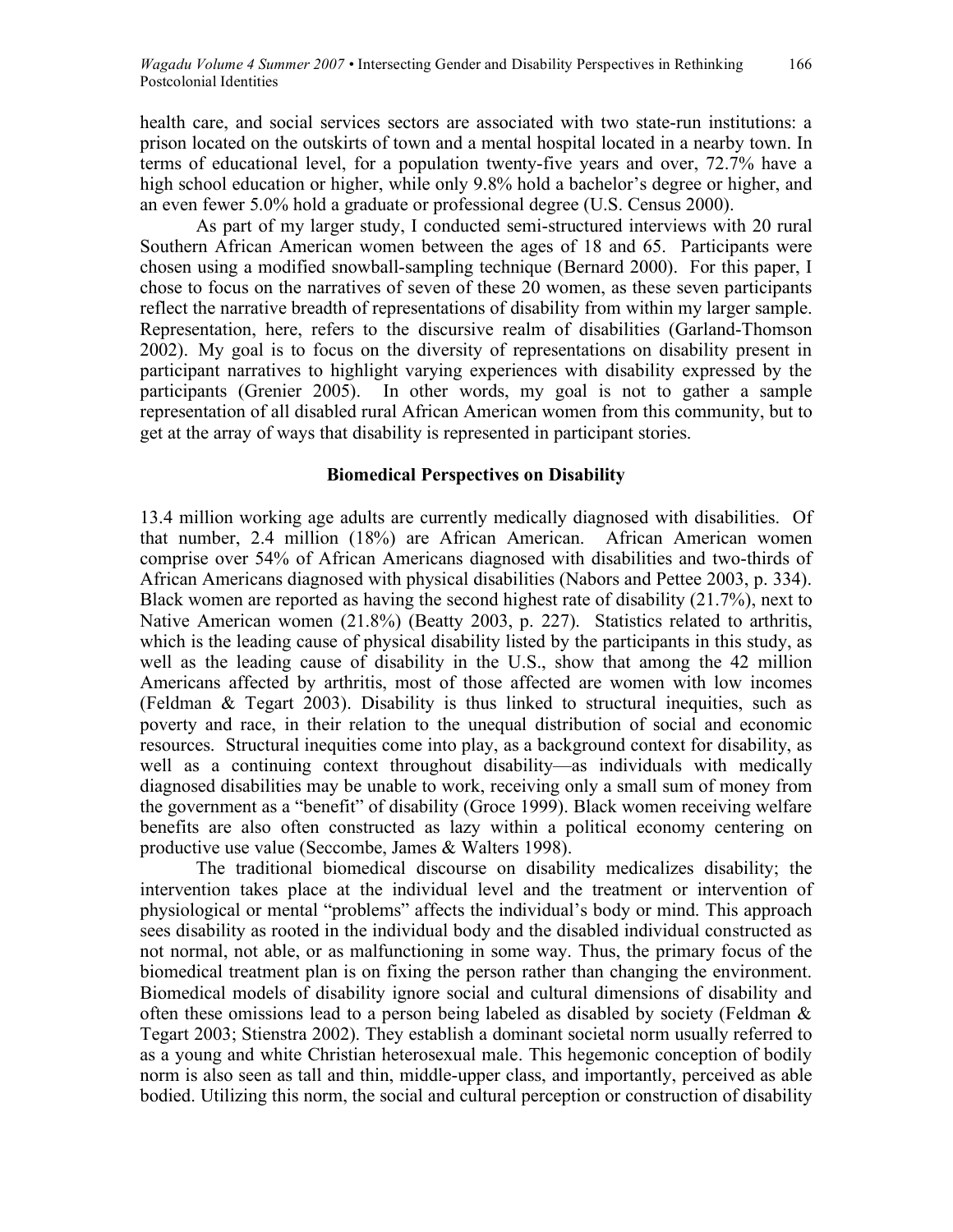is often overlooked; biomedical models label those who deviate from this dominant societal norm as "other" (Lorde 1984). These conceptions of normality often preclude many individuals and groups in our society from achieving what can be termed as an "able" bodied status (Garland-Thomson 2002; Lorde 1984). Statistics on disability, such as those listed previously, assume that one can measure rates of disability; they assume a common definition of disability as one related to functional inability.

Congruent with the biomedical definition of disability as rooted in individual malfunction, is a common belief that women with disabilities do not contribute to social/economic life and that they are a drain on the state's resources (Asch 2001). "Cultural stereotypes imagine disabled women as asexual, unfit to reproduce, overly dependent, unattractive—as generally removed from the sphere of true womanhood and feminine beauty" (Garland-Thomson 2002, p. 17). A social constructionist critique of biomedical models of disability suggests that the most important criteria of being labeled as disabled is not the actual functional workings of the individual body, so much as it is the perception or being seen by others as an "impaired woman" (Asch 2001; Groce 1999). Impairment is thus socially constructed and is imbricated in an individual's inability to succeed in a dominant society—it is written upon a particular normative construction of valued personhood. In terms of value, poor "racialized" women with disabilities are constructed as having little value within a wage economy (Dossa 2005). A social constructionist perspective on disability, however, does not imply that the medicalized characteristics of disability are not real (Asch 2001). Rather, it puts forth that these characteristics influence an individual's experiences, in terms of her social location within the context of hegemonic bodily norms.

Participants represented in this paper situated themselves, or were labeled by others, as biomedically disabled—either physically or mentally. Physical disability was generally derived from work related activities. Work, then, often figured as the discursive context for situating oneself or another with a biomedically diagnosed physical disability. In terms of work, many of the participants in my larger study on gender socialization had worked, or were currently working, as health care aides in nursing homes and other assisted-living facilities. Taking care of others in these settings, participants described work-related activities as especially strenuous; they described the lifting and carrying they performed to help their clients function in daily life. Ironically, by helping others to function, the participants' own bodies were said to malfunction. For these participants, a typical work-life trajectory goes from being a self-sufficient caretaker of others, to being disabled due to this caretaking, to receiving or depending on caretaking for oneself. Three participant narratives are particularly evocative of the pain and resulting disability suffered while at work.

Priscilla, a 27-year old woman at the time of the interview, said that she did not work because she had suffered a back injury while working at a nearby nursing home. Still awaiting a settlement from this injury, Priscilla spent much of her time at home, living at her mother's house and taking care of her younger daughter. She was also an admitted drug user. When asked about her job history, Priscilla situated herself as a "disabled" woman who suffered two slipped discs while trying to lift an older woman out of her wheelchair at the nursing home: "I hurt myself when I was working at Walton Manor. Tried to transfer a patient from a wheelchair to bed and she didn't want to get her old behind up." While Priscilla situates herself as disabled in responding to my question of whether or not she works, in another way she distances herself from her own biomedical definition of the disabled by constructing an image of disabled womanhood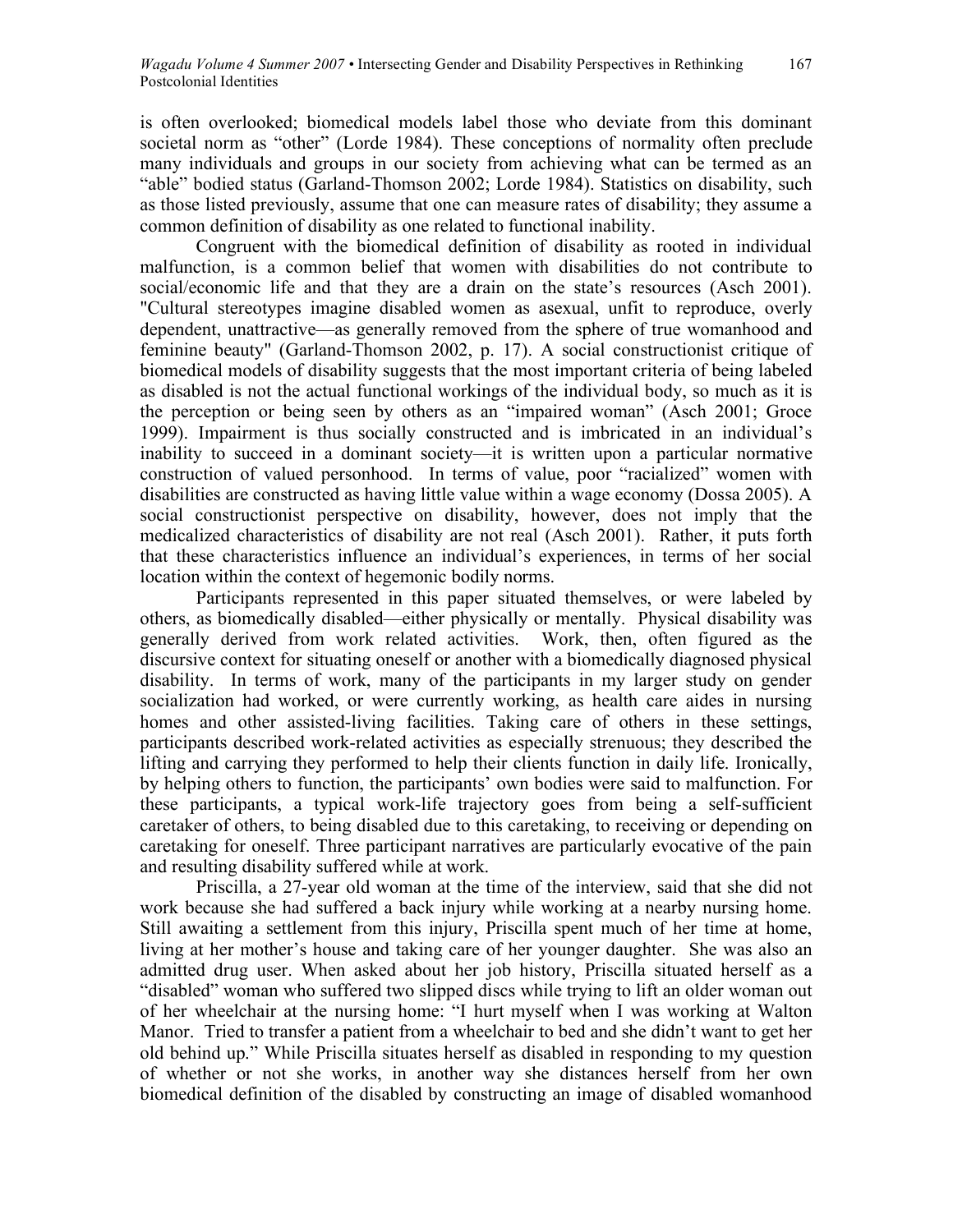that is linked to laziness, unattractiveness (having an *old behind*), and being dependent on the help of others.

Contrasting herself with her disabled client, Priscilla continued that while she is *on* disability, that she would like to eventually find another job, perhaps in a group home that might not expect so much individual labor extracted from her. As she is classified as disabled by the state, she notes that she has faced difficulties searching for another job when workplaces find out that she has a bad back they will not hire her. However, careful not to fall into the definition that she has constructed for her client, she constructs herself as a person who is not content to stay with her mother, that she is "moving to her own trailer soon," and who is in limbo right now, waiting for her disability settlement to come through so she can move out and live on her own again.

Part of distancing herself from her disabled clients involves situating herself as a once independent woman. When asked to describe some of her successes while growing up, Priscilla told me that she was proud of the fact that she began working while in high school: "I was working when I was in high school. I worked at the factory. This was like working, 'cause I was like, really on my own. I really didn't have to depend on nobody." Thus, even at an age when she might be expected to depend on her family for economic support, she constructs herself as a woman who was happiest when she was able to support herself. Success is often equated with being able to support oneself—in this case, Priscilla talks about working and being on her own since she was a teenager. Now that she cannot work, and is dependent on her mother and boyfriend for financial support, she may be characterized as "disabled."

Luella Mae, a 61-year old woman at the time of our interview, also characterized herself as medically disabled, due to the arthritis she has suffered as a result of working a string of strenuous jobs. Tracing her work history, Luella Mae listed a number of jobs that may have contributed to her early debilitation from arthritis. She worked at a state hospital as a nursing attendant, at the local apparel factory, doing pressing (ironing) for the factory, and as a custodian at the state mental hospital. Working as a nursing attendant at a nearby nursing home, Luella Mae was expected to lift and carry patients and to bend and reach at awkward bodily positions in taking care of patients' daily ablutions. As a presser at the apparel factory, she was required to stand all day long and to strain her back, knee, and wrist muscles in ironing garments produced at the factory. Finally, as a custodian at a nearby mental hospital, she was also required to stand much of the day, compromising the strength in her wrists, knees, and back to vacuum and clean the rooms of "mentally disabled" individuals. All three jobs are thusly noted for the arduous labor required of them and for the low wage they provide to the worker, while two of them are also directly related to caring or looking after the needs of other individuals constructed as disabled in hegemonic conceptions of mind and body functioning.

Perhaps in connection with the laborious jobs running through Luella Mae's family history (her daughter, Karen, is 40 years old and works as psychiatric aide at the state mental hospital and her younger daughter, Corentine, who is 38, worked as a nursing manager at an assisted living facility), Luella Mae's daughter, Karen, points out that arthritis "runs in the family," claiming that she was beginning to feel the effects of arthritis like her mother and her sister, Corentine, who is also disabled in part due to arthritis. While not situating herself as a biomedically disabled woman, Karen's comments on her mother's and sister's disabilities are noteworthy in the way that she constructs a contrast between biomedical diagnoses of disability—a label she bestows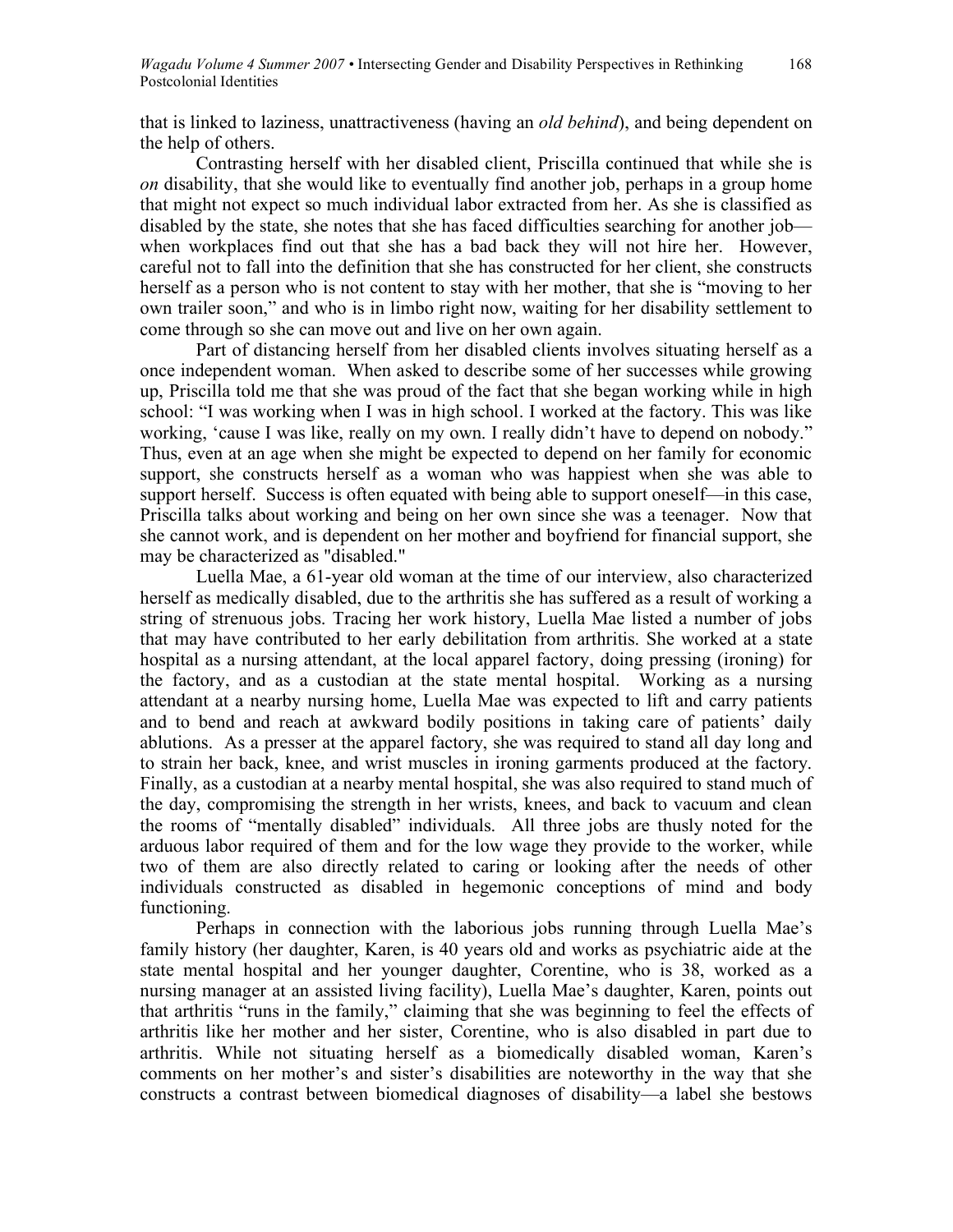upon her mother—and laziness, which she ascribes to her sister. Karen begins by describing her sister as a loner, whose problems exist more in her own mind than they do in physical reality: "Uh, my sister…we're not as close as we could be. She's somewhat…turned into a loner. I don't know if she think that we don't love her…or that she can't trust us as a family, but…she don't open up to us any. We're really not that close."

When asked why she thought that her sister "kept to herself," Karen linked her sister's turn in mood to an injury that she suffered "on the job" while working at an assisted-living facility. Again, a discursive context of work is linked to physical disability. However, from her own social location as both a worker who like her sister, also suffers arthritis, but who continues to look after the well-being of her mother rather than keep to herself, Karen positions her sister's ailment as more a result of a personality defect than as something from which she continues to suffer:

My sister, like, gained a lot of weight and she's tryin' to actually get disability, I think, from that. Cause she doesn't *wanna* work. I don't think…she's actually a sick person. I don't think she wants to work anymore. Yeah, she got injured [at the assisted living facility]. On her knee. And uh, it's just hard, they had the cartilage removed from her knee. So she's facing that, and the fact that she's overweight, well she more complains that she's disabled, but…I don't think she really wants to work. She's somewhat like grandma, grandma was a lazy lady. And she's a whole lot like her grandma, which is her father's mother. So it's just in her not to want to do anything.

Despite acknowledging that Corentine had all of her cartilage removed from her knee (due to an accident she suffered while assisting a client at work), Karen situates her sister as one who is lazy; in fact, one who is genetically predisposed to laziness, rather than as one who continues to suffer a physical disability. Karen distances herself from this genetic predisposition by linking this "defect" directly to Corentine's grandmother. As Corentine and Karen had different biological fathers, Karen directs the line of acquired laziness through Corentine's father's line. Interestingly, she refers to Corentine's father as being her own "real dad" in other passages of her interview, even relating how she felt that had her stepfather (whom she called "daddy") not died while she was still quite young that she would lead a different life than she does now. However, as part of her narrative on disability, Karen constructs an alternative position for her stepfather (and his kin) in her life, separating them from having any influence on her own character.

In speaking of her own disability, Corentine centered her disability as more a mental one than as emanating physiologically. She spoke of suffering from depression when her life "fell apart" after she was involved in an accident working at the assistedliving facility where she worked for nine years:

One of the guys at work…he had an accident on himself. And I had to bring him back home. And he got upset. And…when I told him to take his pants…off…I kneeled down. And that's when he got upset and pushed me and then my back hit the dresser. It was, his name was Greg. He was a client. Yeah, and um…I hit my back…and…that was it. And then I passed, I had a…spasms in back…and my knee, I hurt my knee during the accident. But it didn't…that didn't get checked 'till after the accident was over. And…it's been downhill for me ever since. I got that, I lost everything I had. And…lost my job and, I had to um…go on welfare and I do a little childcare, it helps make ends meet. And…I try to socialize more, but…that's a hard thing to do.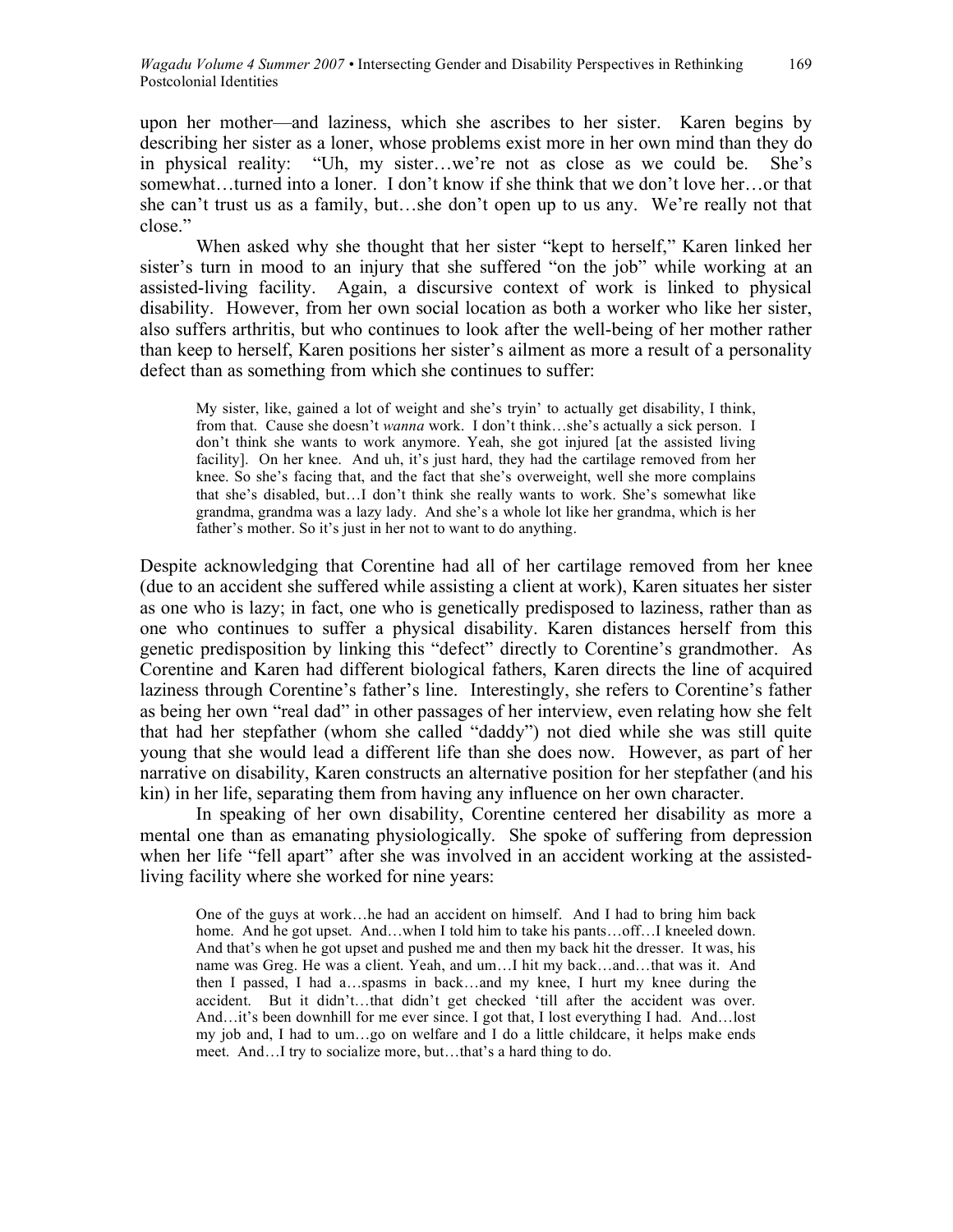Eventually, Corentine went to court to receive workman's compensation for this accident and received a sum of money, which she admits, has now run out. Corentine situates herself as biomedically disabled with depression in relation to losing everything as a result of the accident: she lost the trailer she was planning on moving into, she lost her job, she lost mobility in her back and knee, and she has now lost self-respect by being on welfare. From a social location of economic disempowerment as a result of being on welfare, Corentine links her own mental disability to the loss of her job. Ironically, and similar to Priscilla, Corentine's own disability may be directly linked to a job in which she cared for others with disabilities. Also like Priscilla, Corentine spoke of herself as a woman with potential as a future worker. In contrast to her sister's depictions of her being a "lazy woman," Corentine wistfully related that she would like to get a job in the future, working as a security guard at the nearby prison.

Biomedically situated disabilities, then, were not just linked to physical inabilities. Participants, like Corentine, also situated themselves with mental disabilities (namely depression) as a result of traumatic events in their lives. Within a biomedical discursive context, participants constructed their depression as somehow being organic, or from within themselves. Participants medicalized their depression, often speaking of the medications they were taking to treat their depression and the resulting "sickness" they acquired in response to suffering abuse while young.

Flossie's disability narrative is exemplary in this regard. A 34-year old woman, she spoke of being depressed and "afraid of life." When asked about her childhood memories, she described the sexual abuse that she had suffered at the hands of her cousins at age two and subsequent sexual abuse by her stepfather. Working within biomedical notions of "normality," Flossie situated herself as an "abnormal" woman, who "just wanted to be seen as normal" while in school:

I was in special ed and…I want to be in um…like in...like regular school, you know, regular class. You know and I always…I told my, my…my teachers that…you know…I want to, you know, do like them other kids do. You know, have big re-, have big books, you know lotta books, you know and, you know, studyin' and all that kinda stuff. One day they did that, I say, I couldn't handle it.

Ever since she was a child, Flossie has been labeled as disabled, or "abnormal" in some way. She speaks of being in special education classes in grade school, but wanting to be seen as "normal," not "slow." She spoke of herself as being treated poorly by other children at school, by her own family while growing up, and by those with whom she became romantically entangled when older. As a result of constant abuse, whether physical, in the case of the molestation she suffered while young, or emotional, Flossie characterized herself as an "unfit mother" who was unable to devote proper attention to her own two children.

Flossie related that several years ago she began to suffer flashbacks of sexual abuse from her childhood, and that this resulted in her becoming depressed. She describes herself as one who is unable to function in life, who "walked the streets aimlessly" (before taking depression medications), which contributed to her inability to focus on her children. Similar to Karen's take on her sister Corentine's disability, Flossie also constructs a genetic predisposition for her depression, describing her mother in much the same way that she describes herself. While growing up, her mother was teased mercilessly by her own sisters for being "slow"; her mother also "walked the streets" aimlessly, and she and her mother take the same medications for depression. Flossie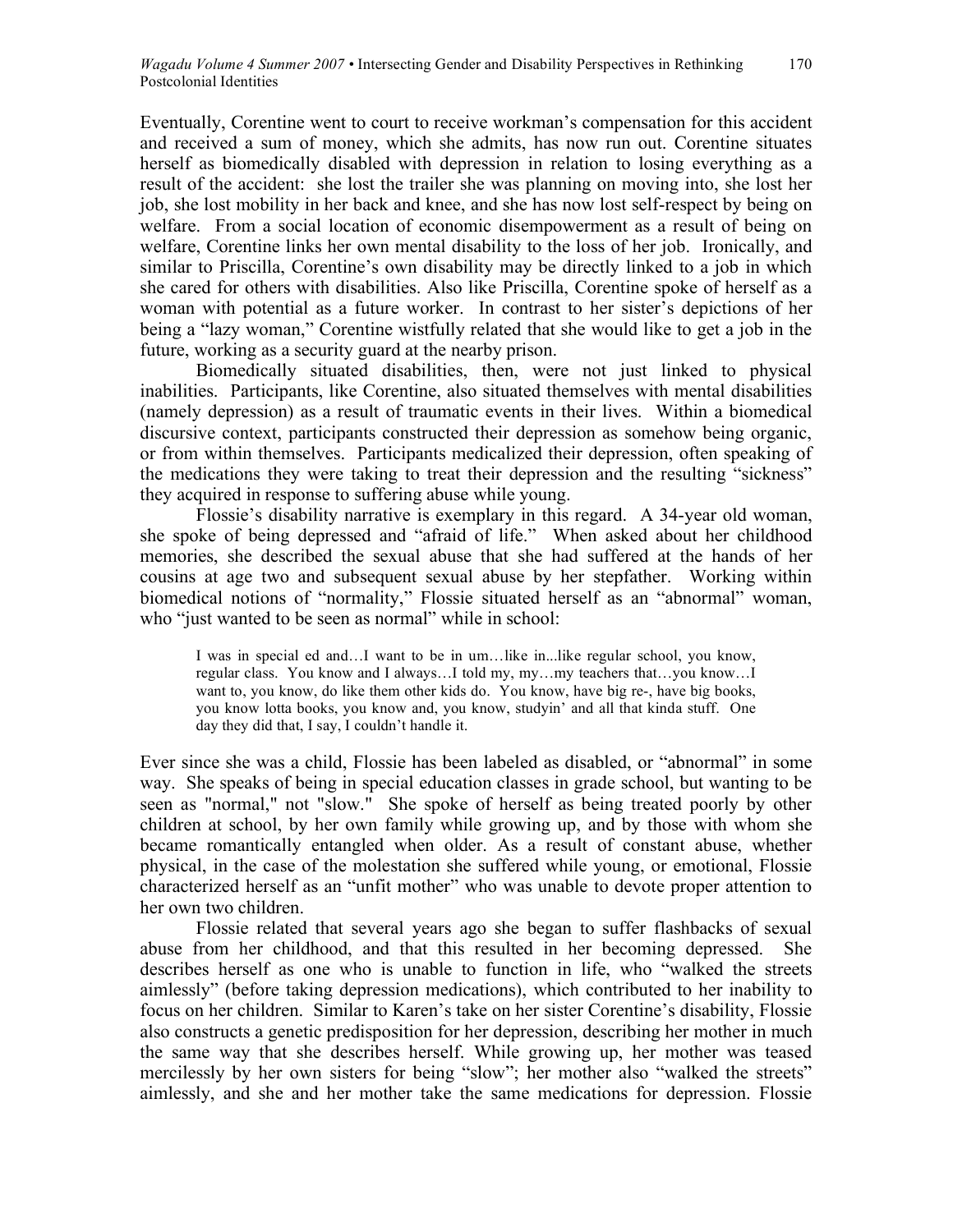describes her mother as being "incapable" of raising her or of protecting her from the sexual abuse that she suffered while a child.

Concluding this linkage drawn between her own depression and that of her mother, Flossie stated that she was happiest in life when her mother was "happy," or not treated poorly, and when she, herself, was treated like a "normal child." Flossie continued to label herself as abnormal throughout her interview, continually focusing on her inability to "cope" with life. She spoke of others "calling her names" while she was growing up—this was trenchantly visible in the very next interview I conducted with Priscilla. Upon completing my interview with Flossie, I hurried over to Priscilla's house, explaining that my interview with Flossie had taken longer than expected. In a small town, where "everyone knows everyone," Priscilla immediately launched into a discussion about Flossie and her family—that "everyone in her family is slow"—also situating Flossie as possessing from within a genetically derived "sickness" of mental disability.

While several of the participants constructed themselves, or others, with disabled identities using a biomedically-derived discourse of bodily malfunction, especially in relation to a social location of trauma (whether suffered at work or while growing up), other participants worked within a framework of disability in terms of an inability to function within their own community. In these cases, the participants were not referring so much to their own physical or mental bodily malfunctioning, as to the wider body, or well being, of their families and communities. Being thought of as disabled within the discursive context of the community, in not being able to fulfill gendered expectations leading to connotations of "good womanhood," could be equally as oppressive for the participants.

# **Afrocentric Perspectives on Disability**

In addition to biomedical constructions of disability, which center on the individual's malfunctioning body, participants' growing-up stories also focused on the ability to fit in, or function, within their community. Especially related to connotations of what it meant to be a "good" woman, participants invoked an Afrocentric discourse to situate themselves and others as able or disabled within the community. Afrocentrism emphasizes a connection with African history or culture (Burgess 1994; Feldman & Tegart 2003). Gendered expectations of African-American women within their own communities derive from this perspective:

Many of the activities and characteristics of Black women in America have their roots in Africa. Leadership in the community and in the home, prominence in the world of work, independence and pride in womanhood are usually pointed to as evidence of the strength of African American women. Individual women [are] expected to 'carry their own burdens,' irrespective of gender...[this] necessitates an understanding for the tradition of female independence and responsibility within the family and wider kin groups in Africa and the tradition of female productivity and leadership in the extradomestic or public domain in African societies (Burgess 1994, p. 397).

Afrocentric discourse asserts that African Americans hold strong self esteem through their group identities—notably through their connections with others in kin-related and religious activities (Daly et al. 1995). From an Afrocentric perspective, women have a dual responsibility of being self-sufficient, strong, and resilient, while also holding responsibilities to care for one's family and surrounding community.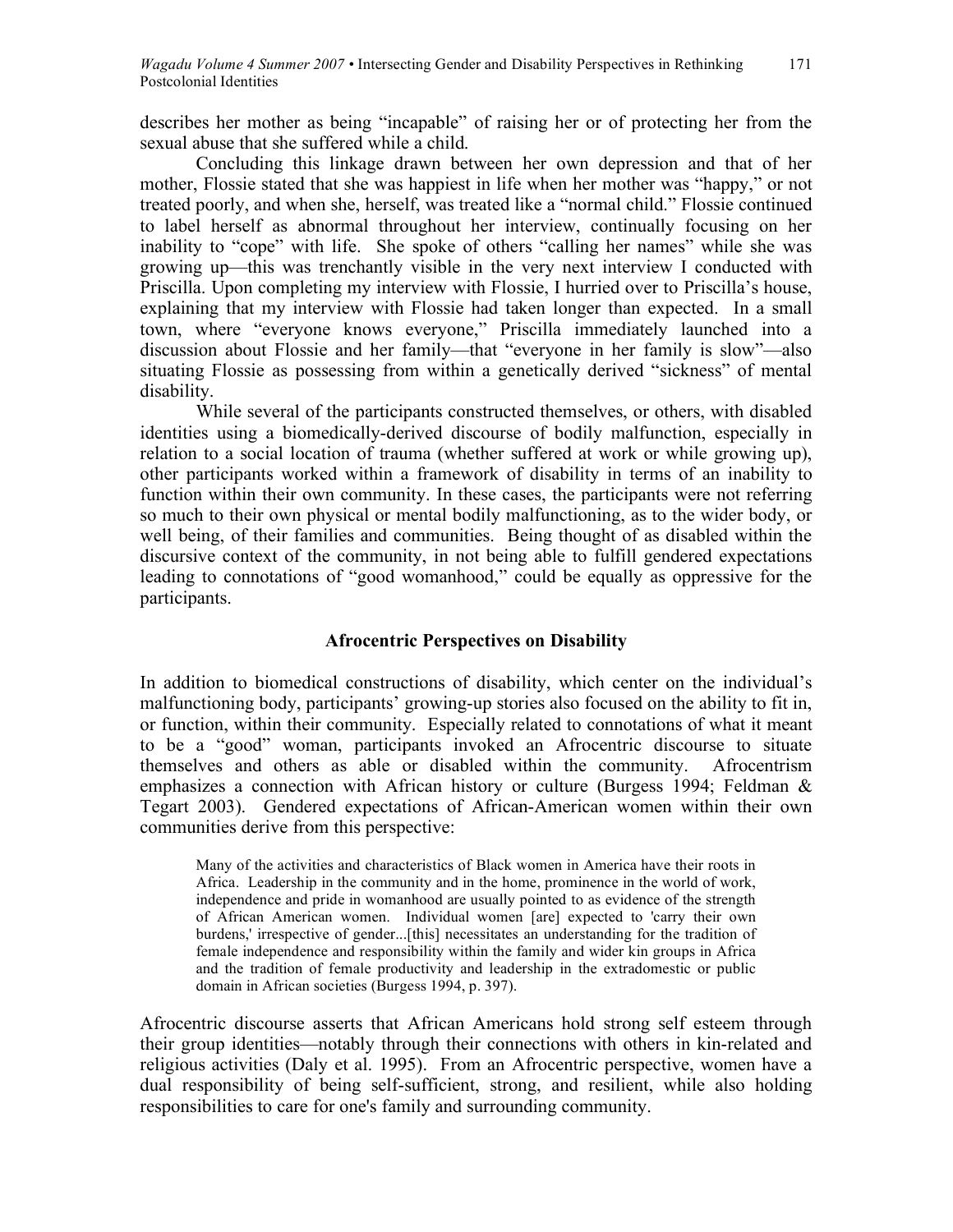Within one study on African American women and disability, the authors noticed that participants' narratives centered on their ability to fulfill a "family role" in continuing to care for other family members, despite their biomedically diagnosed disabilities (Nabors & Pettee 2003). Thus, a person who might be pigeonholed as dependent and frail through a biomedical diagnosis of disability is transformed within an Afrocentric perspective centering on women's continued perseverance—as being the stalwart "backbone" of her family and community. Like biomedical conceptions of disability, use value also figures into Afrocentric versions. However, it is not conceived of in the same way as it is in a dominant discourse of value based upon one's productive contributions to the national political economy. Rather, a woman's use value from an Afrocentric perspective relies upon her ability to care for others, maintain the household, and build relations within the community. Nabors and Pettee (2003) note that one client in their study said that she only felt useful or valued if she was able to continue performing her caretaking role, thus she felt the need to deny her disability to herself and to others.

A Black Feminist approach to disability, incorporating both an analysis of oppression faced by the disabled at the structural level and a more communal worldview of African American women, might more cogently analyze the way African American women situate themselves and others as disabled than do biomedical models (Feldman & Tegart 2003). A Black Feminist perspective to health and wellbeing considers the importance of the family/community linkage to health for Black women; it also centralizes the definition of health and well-being for the participants in themselves. A Black Feminist perspective also recognizes and critiques aspects of the myth of the "strong Black woman" found in Afrocentric models, in which the sanctity of the Black community rests squarely on the shoulders of its Black women members (Cole & Guy-Sheftall 2003, Wallace 1999). The participants in my larger study on gender socialization often spoke of themselves as being socialized to attend to the needs and demands of others (Feldman & Tegart 2003), rather than encouraged to focus on their own needs. On the other hand, if participants did speak of their dependency on the help of others, or variously, were unable to care for others, then they were situated as disabled women within their community.

Being an "unfit" mother may be related to hegemonic constructions linked to a woman's socio-economic capability to provide all for her children, and to her "worthiness" (in terms of race, class, and citizenship) for the job of motherhood. Other women who fall into the wrong social class, race, or citizenship status are deemed as "less fit" or as "unfit" mothers (Collins 1999). However, within an Afrocentric discourse centering on the caretaking contributions a woman makes to her family and community, structural issues of race, class, and citizenship are not as crucial to establishing oneself as a "fit" mother, so much as are a woman's ability to deny her own self or well-being for the sake of her children. At the root of attaining the status of good woman within an Afrocentric framework, then, is a woman's ability to have a child of her own (Dougherty 1978), and then to sacrifice herself for this child.

Simone's interview illustrates the way a participant might construct herself as disabled due to her inability to attain the status of woman in her community. Simone was 36 years old at the time of our interview and she spent much of her interviewing focusing on the achievement of the birth of her son a year and a half before. She described the difficulties that she faced in trying to conceive a child.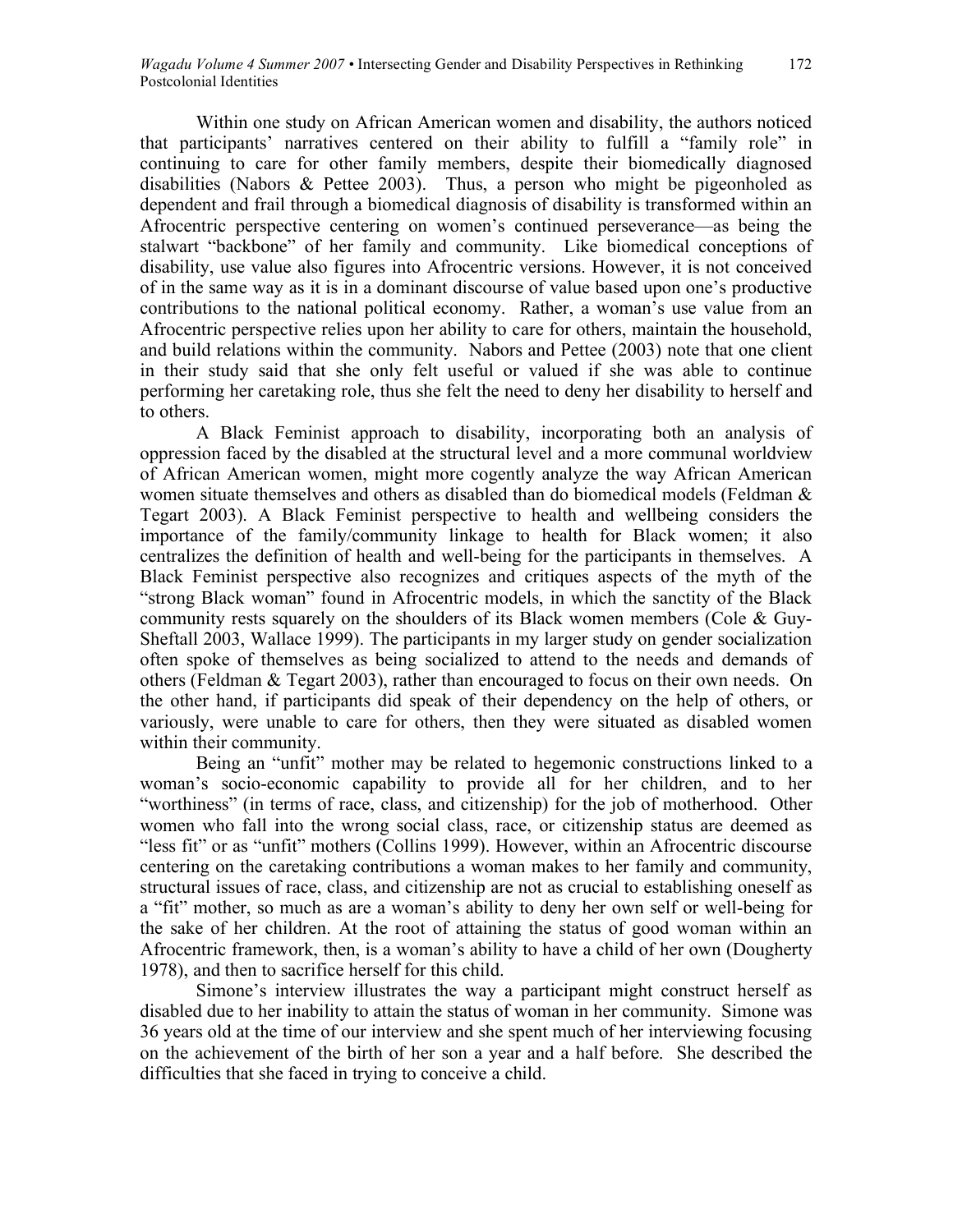I was used to trying to get pregnant. But I didn't get pregnant, I would never get pregnant. And they say it was, like, a high risk. So I went and got this test thing they do…with the tubes. With the things stuck in you. And that's when I went to the Women's Center in University Town, and they told me, they said I can have it, and that was good, so. They said, you just gotta stop thinking about it and you'll have one, so. Cause I had him when I was thirty-five. Yeah, but I prayed for him. Oh boy! I guess…I ain't want to wait 'till I was too old, but I always used to want to have kids. See, I used to pray all the time. But I…like I say, if it's a time for everything. You know, like…so they may not come when you want 'em, but you always on time. Even like, I used, always want to have kids. Like, I'm always having people's kids, you know what I'm saying. Playing with people's kids. I always…wanted to have kids.

Simone describes herself as a "barren" woman for much of her life, situating herself as reproductively disabled according to a medical diagnosis of "blocked (fallopian) tubes." She takes up a biomedically-loaded phrase of being "at risk" to situate herself as a woman who was perhaps too old to have a baby; her reproductive organs not functioning the way they should have to give birth to a healthy baby. In a sense, this language figures into biomedical constructions of women's use value, in which once they reach a certain age (nowadays 35 years old) their bodies are constructed as reproductively deteriorated and, therefore no longer of full value as their chances for healthy reproduction are rapidly diminishing (Martin 1987).

In addition to constructing her body as possibly disabled, in a biomedical sense in terms of her physical ability to give birth to a child, Simone also situates herself as an individual disabled in her community because she was unable to give birth to a child. Referencing a human development framework, which holds that Black women in the rural south become women when they become mothers (Dougherty 1978), Simone speaks of her social position within her community as a virtual outcast until she was able to give birth. Within an Afrocentric discursive context, she moves away from an emphasis on the possible deterioration of her reproductive "parts" due to aging; instead, she injects religious overtones to her story of the figurative birth of her womanhood. Her story especially focuses on God's role in her achievement of motherhood. Simone relates that for many years, she selfishly focused on her own needs, using crack and other drugs available in the community. These "street drugs" were literally next door—all she needed to do was knock on a neighbor's door and she could get herself into some "good trouble." Simone also describes her body as especially appealing to men, and that she relied on her good looks to attract men for relationships. At this time, she notes, she had a lot of enemies in the community, who considered her both aloof and spoiled. Simone constructs these enemies in the community as "demons" who were "fighting against her" in her attempts to get pregnant. She admits that it took a turn in her faith in God, with a renewed devotion to prayer and to communal spirituality, to actually conceive her child. With her turn away from selfish pursuits, such as using drugs and their related encumbrances, and her newfound attachment to God, Simone relates that she was able to reincorporate herself back into the community: "My auntie, she go to, she go to church and she um…she said, you know, God got a shield around me, protecting me, so they couldn't do me no harm. There's like, a lot of 'em, like, maybe think like…lot used to say, 'Simone can't have no kids,' you know, and then when I got pregnant…you know, I made it my, God made him out of love." Through her shift to a more spiritual self, as well as through the prayers sent up by family members such as her aunt, Simone was able to birth a child, gaining full status as a woman in her community, and rid herself of the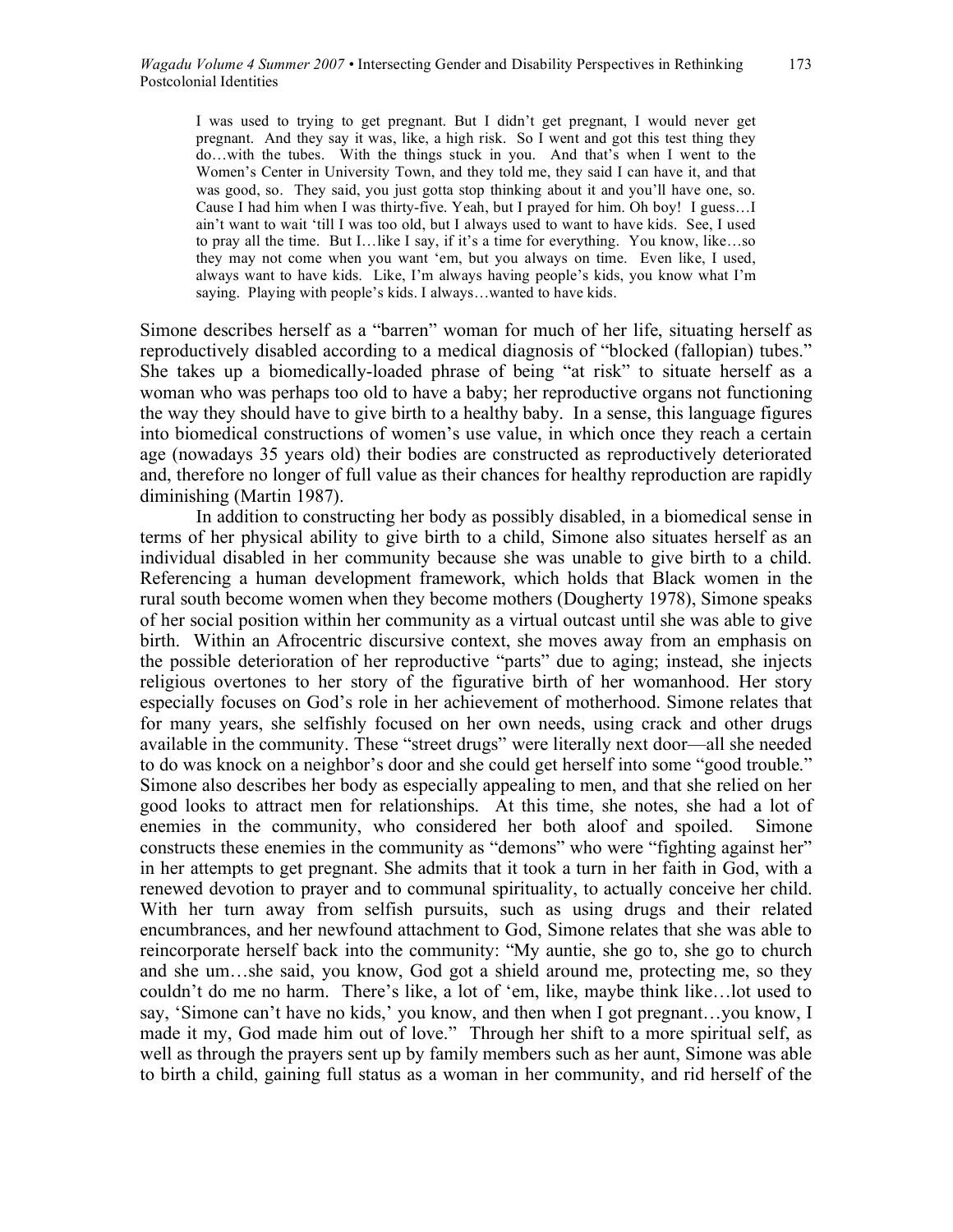derogatory (disabling) label of sterility. Essentially, she was able to "treat" her disability through prayer and communal reparations.

Simone now situates herself as a woman fully conversant in the expectations of womanhood within her community. She described herself as an able woman/mother whose first priority in life is now her son, rather than "running the streets" and being concerned with her own self satisfaction. As a role model to children, Simone mentioned that mothers should stay inside and keep to themselves. As mothers, women are to be models of responsibility and respectability for their children—a woman's children will only turn out as well as the way that they were raised. Working within an Afrocentric discursive context of women as the moral backbone of their communities, Simone used the biblical metaphor "you reap what you sow" to describe the awesome responsibility that mothers hold in their children's lives. She traced her daily activities as those devoted purely to maintaining the well being of her son, who was born with asthma and suffers many medical complications as a result. Indeed, Simone is not able to work outside of her home because she must be a full time caretaker for her son, as she lives in a rural community that does not contain adequate daycare facilities to look after a son seen as an "insurance liability." Thus, while now constructed as an "able" woman and mother within an Afrocentric discursive context, within a hegemonic context of Black women's use value she may be conceived of as just another "welfare mother" unable (or unwilling) to contribute her labor to the public sector.

An Afrocentric ethos rejects the concept of innate or intrinsic bodily malfunction—the dysfunction asserted in biomedical models. Rather, malfunction arises when individuals focus on themselves at the expense of others—it is borne out of communal disregard. Thus, in Simone's case, she was unable to conceive a child when she focused on selfish pursuits, such as using drugs and "running the streets." An African-American ethos is focused on group justice and affirms group connectedness (Leslie 1998). From an Afrocentric perspective, morals reside in principles, not in modes of behavior—morals are never divorced from community-based principles. Participants speaking of their own drug use, particularly their addiction to crack cocaine, emphasized the self-centered nature of this pursuit and the ways that their drug addiction took away from their ability (disabled them) to care for others in their family and community. They emphasized the selfish nature of this activity, rather than emphasizing the physiological destruction that drug use caused on their own bodies.

Drug use may be constructed as a disability, serving to "disable" a person's functional ability to perform (expected) activities (Beatty 2003, p. 229). The National Institute on Drug Abuse (NIDA) calls for research to explore the relationship between substance abuse and disabilities, as biomedically-diagnosed disability is constructed by NIDA as a possible contributing "risk factor" for drug use among Black women (Beatty 2003). In particular, NIDA is interested in looking at the relationship between drug abuse and disability, particularly at the experience of Black women using drugs as a coping mechanism for disability (Beatty 2003). Within an Afrocentric discursive context, however, I am interested in looking at how drug use, itself, is conceived of as a disability within the Black community, as drug users are said to follow a self-centered path in life, in which the narrow pursuit of drugs is paramount.

Those who depart from dominant norms of the body are constructed as possessing "disabled" bodies (Garland-Thomson 2002). Specifically, the historical figure of the monster is used to invoke disability: "As departures from the normatively human, monsters [are] seen as category violations or grotesque hybrids" (Garland-Thomson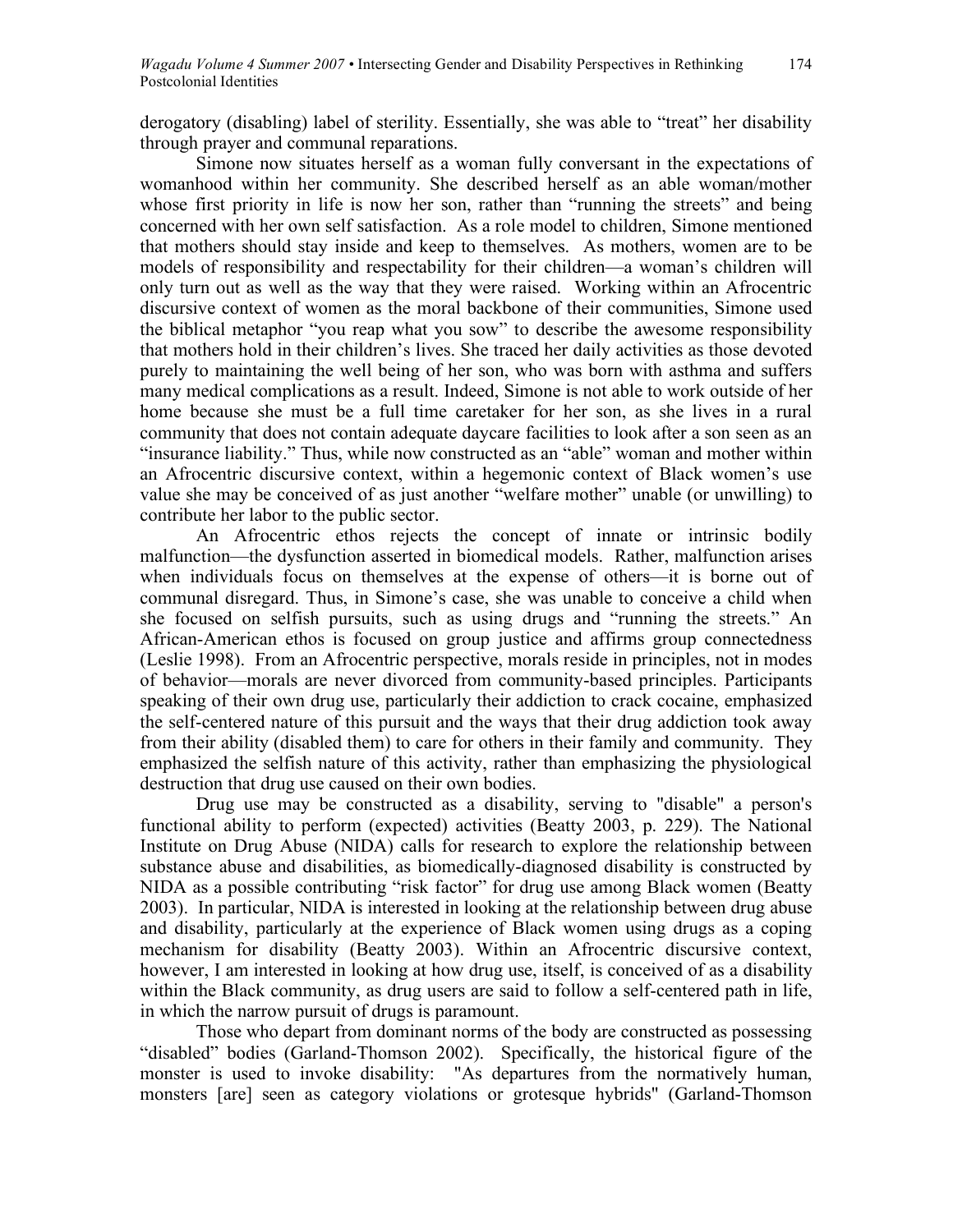2002, p. 8-9). The identity "crack mother" may be situated as a category violation within an Afrocentric discursive context, as mothers who use crack are depicted as violating the category of motherhood, built upon notions of self-sacrificing communal labor, by taking part in a world of drug use foregrounding the self as central. These two identities, woman who uses crack and mother, are mutually violating of full identification with a particular world (drugging or mothering). Thus, the "crack mother," herself, is a disabled woman—deemed "helpless, dependent, weak, vulnerable—[an] incapable bod[y]" (Garland-Thomson 2002, p. 8).

Muncell, a 43-year old mother of three children, situated herself as a disabled mother in her story of crack addiction. In closely examining her interview, specifically the way she highlights her story of addiction, we can see how her narrative becomes a way for her to enter an Afrocentric community of good motherhood. During much of her interview, Muncell focused on her "crack days." She spoke of herself as a "heavy crack user" for 15 years—during those years, she said that crack use affected her ability to take care of her children, to form relationships with other people in her community, and to maintain a close relationship with her family. Also during those years, Muncell gave birth to two of her three children. While her son was born five years prior to her initiation into crack use, her first daughter was born five years after Muncell began to use crack. By the time her second daughter was born and three years subsequent to that, Muncell admits that she was literally "using crack while in labor, on the way to the hospital."

Muncell situates herself as a formerly disabled mother in that she was unable to focus on her children as her first priority while using drugs, instead falling prey to the "siren call of the crack pipe" (Golden 2000). The vilification of (Black) mothers who use crack is well noted in the research literature (Baker & Carson 1999; Erickson et al. 2000; Flavin 2002; Golden 2000; Kearney, Murphy & Rosenbaum 1994; Litt & McNeil 1994; Logan 1999; Lubiano 1992; Meyers 2004; Roberts 1997; Sterk 1999; Woodward 1997). However, I will argue that the social position of Black mothers has not yet been analyzed with respect to an Afrocentric discursive context that relates to disabled identity construction. As Muncell relates, her son's labeling of her a "crackhead" was an early sign that she was perceived by her own child as being unable to mother—as possessing a mothering disability. She describes herself as a "mess" while using crack, contrasting herself nowadays as an able mother: "I'm different because I don't, I don't smoke crack no more. And it make me, you know, I can do things with my kids. I can hold a job now. I can keep a car. You know, I can pay my bills without messin' my money up. And I can keep money in my pocketbook. And um...uh, that's different (laughs). Because when I was smoking crack I couldn't keep anything." Muncell thus situates herself as a formerly disabled mother who, much as Simone describes herself, once focused on a set of narrow, self-centered, pursuits at the expense of attaining the status of womanhood within her community.

Muncell notes that she tried, for at least five years, to hide her crack addiction from her family: "I didn't want nobody to hardly see me do it because I know I ain't really supposed to be doing that. And I would hide out. I would stay out…a week…without bathing or eating or drinking anything." When her own son began calling her a "crackhead," it was seen as a sign by Muncell that her attempts at denying her disability were proving fruitless. In an attempt to save face within her community, then, Muncell speaks of trying to hide her drug use, in fact admitting that even when she had been out on the streets for a number of days, that she was the one to call the emergency rescue, to "pick [her] own self up." Within an Afrocentric context, women may want to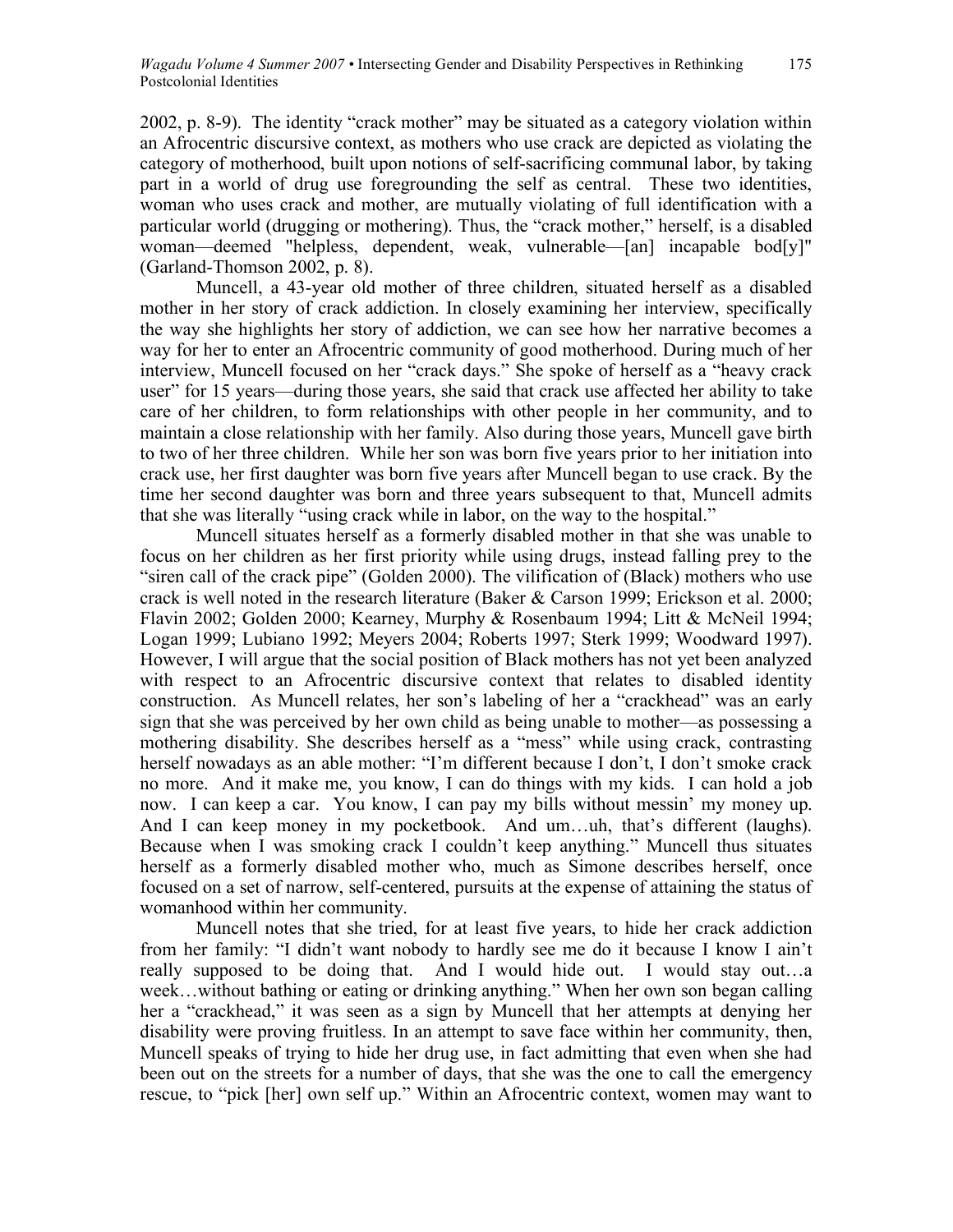deny or hide their disability from the community, for fear of being labeled as such (Feldman & Tegart 2003).

Muncell's addiction grew so bad, she notes, that she was eventually reported by her own family to child protection services, whereupon an inspector came to her house to investigate her for possible child negligence.

Cause I was messing up the food stamps, you know, I was selling food stamps and…everything else. So my mom and them really, they didn't want to do it, they really got tired of me and I was driving them crazy! So…I was selling food, my food stamps and…taking food from the kids, you know. That was their food stamps to get food and I was taking them and selling. So um…but the [child support] guy come and he looked in my frigerator. They come and I had nothing in there. And they're like, "where's your food stamps?" And I'm like, "I don't know." And so he was like, he had had it with me.

Muncell refers to herself as a once stereotypical crack addict, concerned more about acquiring crack than she was about the well being of her own children. Reliving a poor Black mother's nightmare of being investigated for her worthiness as a mother by "the Man," she relates that in the end she was given a choice of being treated for her addiction or losing her children. Though she later admits that even after treatment she fell back into addiction, she situates herself as a reformed mother who was finally able to "kick her habit" through her own self resolve and perseverance. Thus, Muncell succeeds as a mother in true Afrocentric fashion, by putting off her own desires (for crack cocaine) and through her own inner strength is able to overcome her addiction and become a better mother to her children.

Nowadays, Muncell situates herself as succeeding the Afrocentric Dream of selfsufficient womanhood and devoted motherhood. She decries the way that she used to be: "You know…and a lot of people didn't wanna see me out there in the world, [you could hear] other people talking about me and it was always sorta bad talk"—resolving this image of "unfit" mother within her community by concluding that "[today] all they can talk about is something good about me now because I'm not…out there doing crazy, wild things that I did do. Me and my kids, we, you know, we always doin' stuff, we go to eat, we go to movies, we go to…Disney World, you know." In reference to her former "otherhood" as a disabled mother within her community, Muncell's story of addiction exemplifies the incongruent categories of "mothering" and "crack addict." Now that she is sober she is able to achieve the status of woman and mother within an Afrocentric discursive context.

### **Postcolonial Remarks: Disability as Transgressive**

One problem with relating to individuals as "disabled" or "able bodied," within biomedical and/or Afrocentric discursive contexts, is that these frameworks construct disability with static representations, as not transgressing a particular social position. Thus, while Muncell may now claim herself as an "able" mother as a result of her sobriety, she is either a fit mother or an unfit mother—an Afrocentric discursive context does not allow her to be either/or. Contradictions arise between the dominant ideology of womanhood, in which women are said to be passive, weak, and relegated to the domestic sphere, and Black women's status within dominant ideology, in which they are "unable" (or disabled) from achieving a dominant status of womanhood. Furthermore, another contradiction arises when Black women are perceived of as passive, weak, or selfcentered within their own community, as were Muncell and Simone—in these instances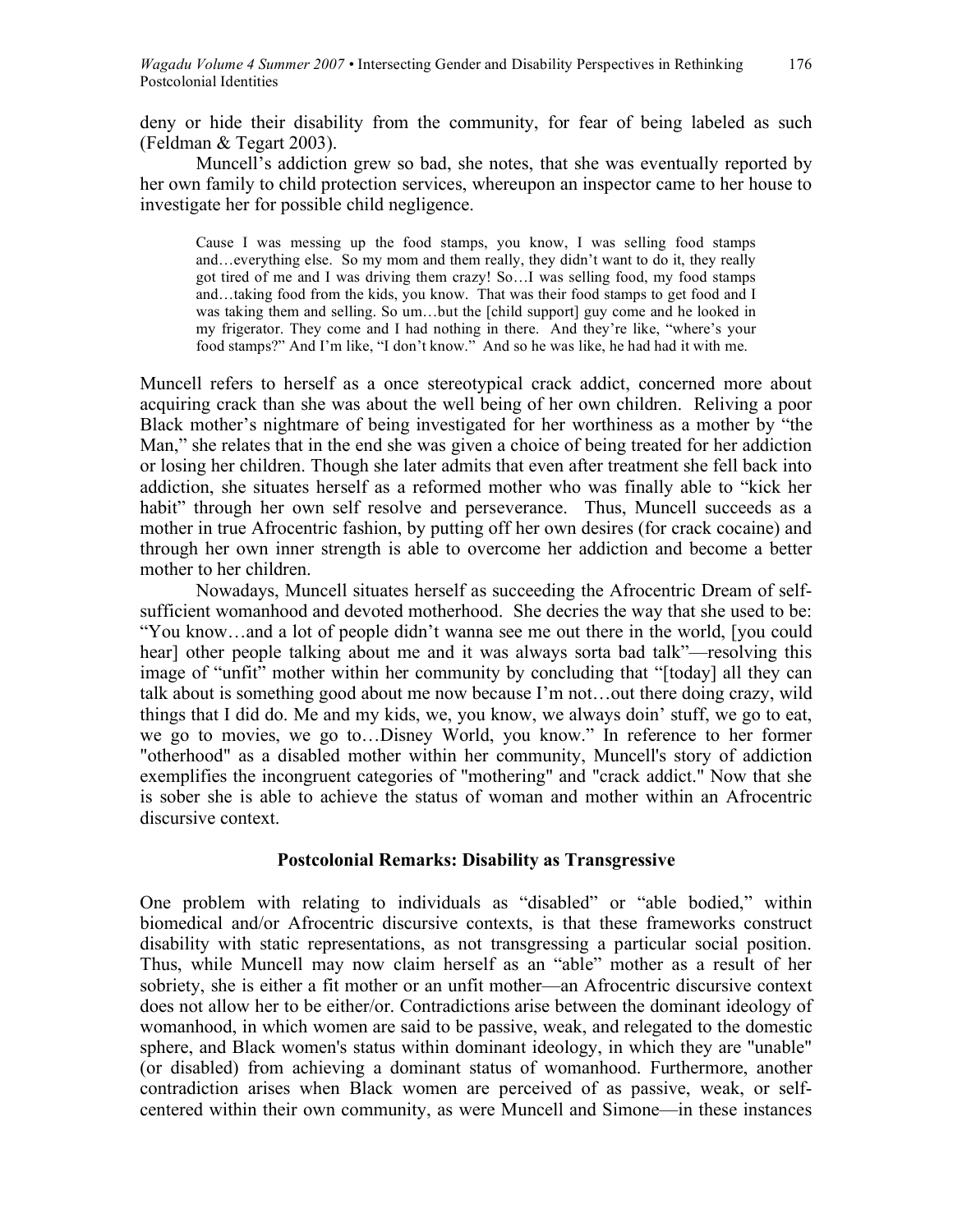they are positioned as disabled women in an Afrocentric discursive context. Thus, a Black woman may position herself as strong and self-sufficient in her own community and within the public sector—however, within biomedical/dominant representations of the Black female body as deviating from the norm, she continues to be positioned as a disabled woman, well referenced within Sojourner Truth's 1851 speech, "Ain't I a Woman?" Both discursive contexts, then, produce static identities of womanhood, which force Black women into an outsider/within position—in dominant society and, at times, within their own communities.

The "outsider-within" construct is a useful framework from which to explore the position of Black women within a feminist, postcolonial paradigm. Just as post-colonial studies have paid scant attention to ableism as a form of oppression; disability studies, themselves, are equally as complicit in ignoring the stories of Black women who, by the mere fact of the intersectional oppressions they face in terms of race, class, and gender, may be positioned as disabled in terms of their participation in the dominant political economy (Dossa 2005; Feldman & Tegart 2003; Hayman 2003; Kliewer & Fitzgerald 2001; Nabors & Pettee 2003; Vernon 1999). Black Feminist theorist Patricia Hill Collins (2000) uses the term "outsider-within" to describe the enlightened vision to be gained by Black women, who face structural oppressions and are constructed as subordinate in a dominant framework, but who use an "outsider" status to gain a different perspective on those "inside" or included in the dominant hierarchy. An outsider-within position allows for distinct views on the contradictions between dominant group ideologies and practices concerning womanhood, allowing for a different perspective on oppression.

Looking at disability from a postcolonial lens may allow the subject to transgress the negative connotations of disability (Dossa 2005). While the subject may be constructed as disabled within either a biomedical or Afrocentric discursive framework, as an outsider/within she may also gain new wisdom, or a "third dimension," on the artificial and reductionist construct of the gap between "us" and "them" (Bhabha 1994; Collins 2000). This dimension allows for a transgressive identity, for a "slippage between identity categories" (Lacom 2002, p. 140).

Luella Mae's story is particularly evocative of a transgressive identity achieved through disability. I noted during my interview with Luella Mae that she spent a lot of time focusing on her medical problems—at the expense of describing other parts of her life. As an anthropologist interested in getting at the "whole picture" of Luella Mae's life, I wrote in my field notes from the day of our interview that I was frustrated with my inability to direct the interview toward other significant events in her life, apart from events focusing on her various bodily ailments. However, upon reviewing her interview, and in fact in writing this paper, I realized that the central logic in Luella Mae's interview was in situating herself as a woman who has transgressed a disabled identity. Through the spiritual wisdom gained by Luella Mae in suffering her many bodily ailments, she was able to invoke a caretaking role of sorts within her family, thus transgressing a negative identity of disability.

Jacqueline Mattis (2002) writes of Black women being able to transcend their own desperate life circumstances through their relationship with a higher power—they are able to re-envision and recreate their own destiny, as well as the destiny of their loved ones through a claimed intimate relationship with God (314). And so it goes that Luella Mae situates herself with an identity of enlightened spirituality through a discussion of the health problems that she has suffered for the past twenty years—linking her own (spiritual) mothering capabilities to significant events in her life grounded in either her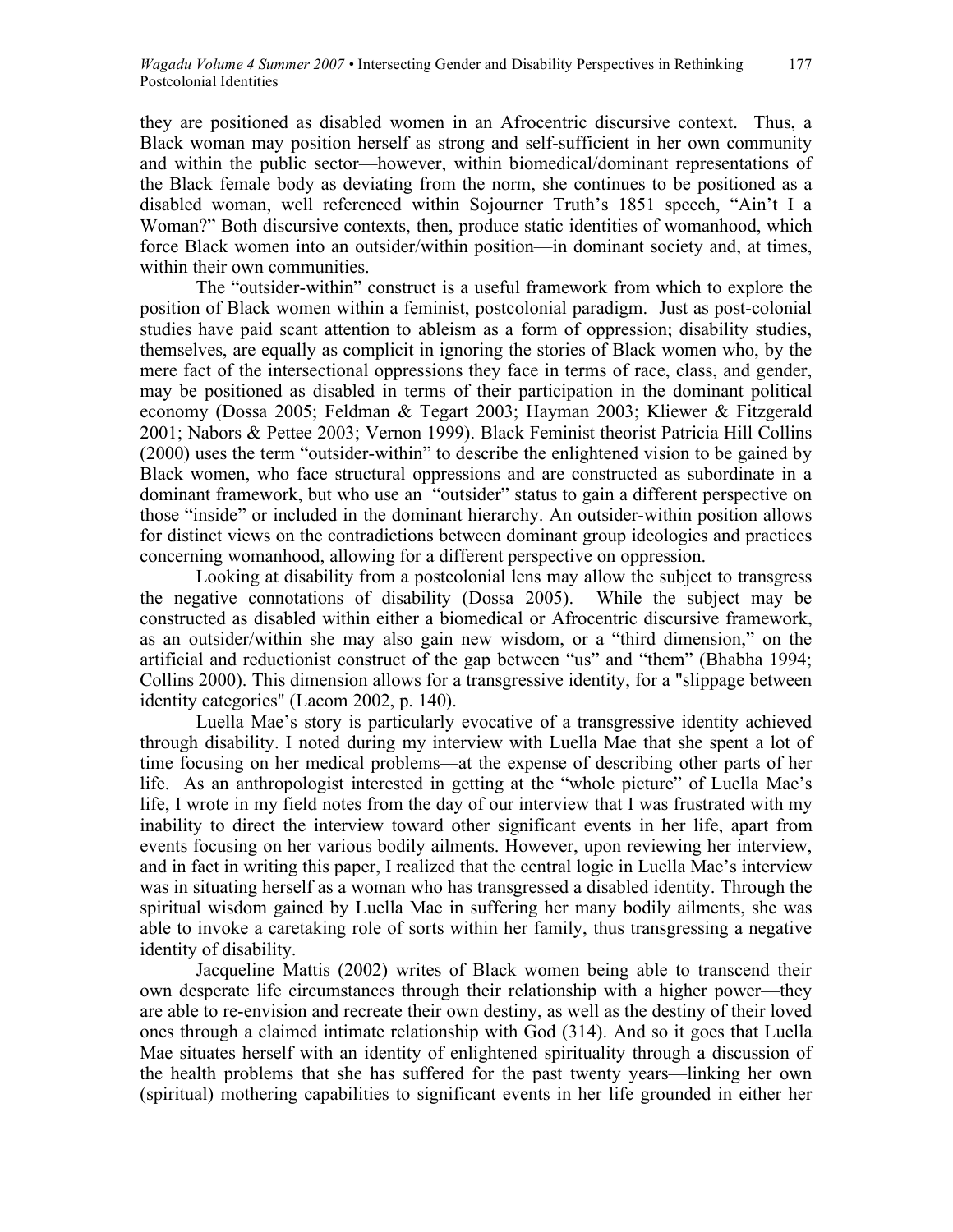own illnesses and related health problems or those of other close relatives. Through these events she is able to claim herself a self-sufficient, strong woman who is capable of directing her own life (and the lives of others).

Luella Mae began her story of transgressive disability, describing a heart attack that she suffered back in 1995. Expressing that this attack was not important enough an event to stop her from performing her ritual obligations of attending church that day or preparing the Sunday dinner, she emphasized her commitment to a cultural world of spirituality. Hers is a role of spiritual leader of her family, and through her denial of the import of this health event, she situates herself as a woman able to sacrifice her own wellbeing for the maintenance of familial obligations. Thus, despite suffering a heart attack, she is able to accomplish gendered expectations in an Afrocentric discursive context.

In 1999, Luella Mae developed a blood clot in her leg. Related to this new health event, she continued to foreground her own spiritual responsibilities, describing how her daughter, Karen, prayed through the night while staying with her in the Intensive Care Unit : "Seem like it was yesterday or this morning. And then [Karen] say, she stayed all night one night. And…read the Bible and prayed and she say, 'Mom, I don't have nobody. I don't have no husband. I don't have any kids! Please don't go Momma!'" Not only is prayer central to her own well being—through this example, Luella Mae demonstrates how much her daughter relies on her for the emotional comfort and strength she provides.

Luella Mae continues on with this theme of spiritual strength through another health event story, this time about an asthma attack that her grandson had a couple of years ago while working at a nearby feed mill. Luella Mae sets the scene for a miracle about to happen. According to her story, her grandson was delivered to the very same bed in the hospital that she was in when she suffered a heart attack just a short time before. Luella Mae describes a scene the night of her grandson's attack, when she and her family gathered in the hospital waiting room and prayed for her grandson's survival:

We prayed. And so one of the doctors came by as we was prayin'. And [the doctor] said, "I've heard lots of prayers." He said, "but I never heard one like that one before!" He said, "that was an awesome prayer!" And he say, he stood there, you know, for...a few seconds and listened. And say then, when he left there, he went to the patient's room, to check him. The vital signs had started going. (Knocks the table with her hand a couple of times for good luck). Somebody's watchin' out for us!

Luella Mae constructs a story of miracles for her grandson, in which he regained his health due to his position in the "spiritual bed" that she has made—both in leading her family in prayer for his returned health, as well as by literally lying in the same hospital bed as she had during her previous admission to the hospital. Situating herself with an aura of spiritual strength, she notes that even a (busy) doctor was struck by the power of her prayer. She concludes by claiming that God watches out for not only her, but through her spiritual guidance, for the wellbeing of her entire family.

Luella Mae links her family's ability to "be blessed," health-wise, with her own spiritual work. After her grandson's asthma attack, she says that she became aware of the increased importance for her family to go to church. As the spiritual mother of her family, Luella Mae is responsible for maintaining the sanctity of her own soul, as well as the salvation of her entire family: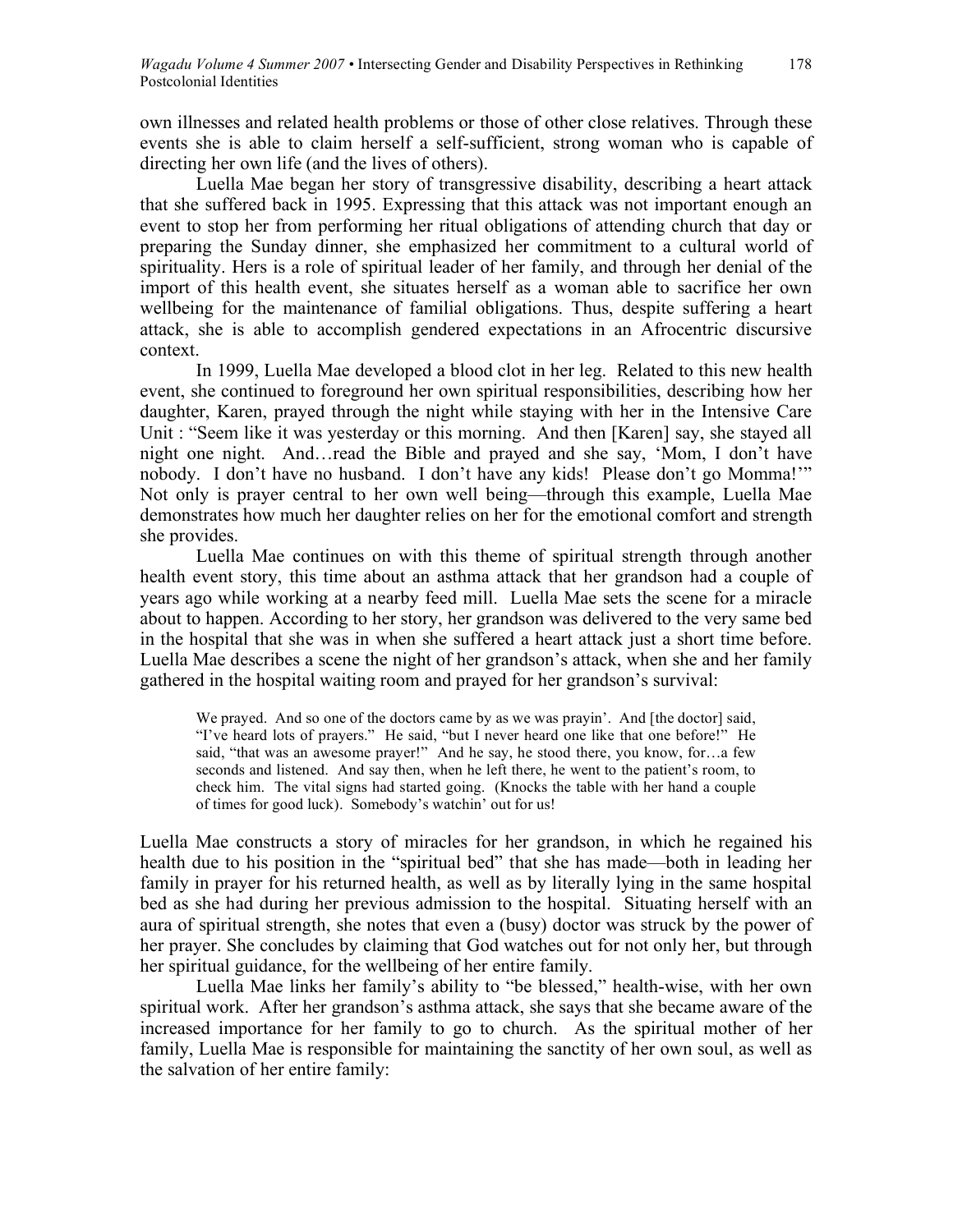I tried to explain to my daughter that they go to church and…and serve the Lord. Because the end of time is not far. And I believe if you don't believe, it's time to start thinkin' about believin'! Because it's crucial for everybody, and the Bible says we gonna burn in hell. In the Revelations. And I don't wanna burn in hell! I done caught enough hell right here! (Knocks the table with her hands three times).

Luella Mae constructs her grandson's health crisis as a wake-up call for her; that she must (or should) take up the cloak of spiritual responsibility for the rest of her family. Through her own and her grandson's health problems, she situates herself with an identity as spiritual mother—thus transgressing connotations of bodily helplessness or weakness in herself with an image of spiritual fortitude. With this gained spiritual strength, Luella Mae recalls a sense of urgency that she felt regarding the spiritual lapse of her own two sons, who she notes were both involved in selfish pursuits as crack users and who had let their spirituality and connection with God go by the wayside:

I told my boys, I say, "ya'll need to get ya'll self right." Because I know they not right, they using drugs! I said, because the Lord…(Chuckles) So I just told them, I say, "now see, I almost died. And [my grandson] almost died." "Ya'll need to get yourself together to come to church and serve the Lord." So, my one son says, "oh, that's just a coincidence of some kind!" And I said, "God can do things on, to get your attention!"

Luella Mae uses her experiences of ill health to transform herself from a mother physically unable to take care of her family, into a woman steeped in spirituality, who transgresses biomedical and Afrocentric mothering disabilities through the moral caretaking she performs with regard to her family. Pointing to her responsibility as the spiritual figurehead in her family, Luella Mae linked her own bodily deterioration to her previously ill spiritual health: "I don't ask God to move the mountain, just give me the strength to climb it." With each physical illness, or mountain, that she has faced in life, she has realized a renewed spiritual strength to transgress past disabilities and to provide an alternative kind of caretaking for her family.

Luella Mae's story might be viewed from a biomedical perspective—as she spent some time in her interview tracing a work history filled with manually laborious jobs. As a conclusion to this type of story, she claimed herself as disabled, due to the debilitating arthritis she suffers as a result of a life of hard work, which keeps her in a wheelchair and makes it difficult for her to move around or take care of herself on her own. From this perspective, Luella Mae situates herself as a woman whose body no longer functions properly—she has a body that has "given out" on her and thus no longer allows her individual self-sufficiency. Hers is a physically weakened, docile body, requiring another (her daughter Karen) to look after it, move it around, and survey it for further possible damage.

Alternatively, in an Afrocentric discursive context, Luella Mae would also be situated as a disabled woman—as Karen described how she had to look after and take care of her mother (and their household) from an early age. In tracing her own growingup story, Karen relates that she did not participate in extracurricular activities, and did not have any romantic relationships until she was nineteen years old. She reasons that this was a result of the burden of responsibility she faced at home, where she felt it her duty to serve as the head of the household because her mother was unable to do so. In this context, then, Luella Mae is constructed as a passive, disabled caretaker who, through a role reversal, must rely on her own daughter to take care of her.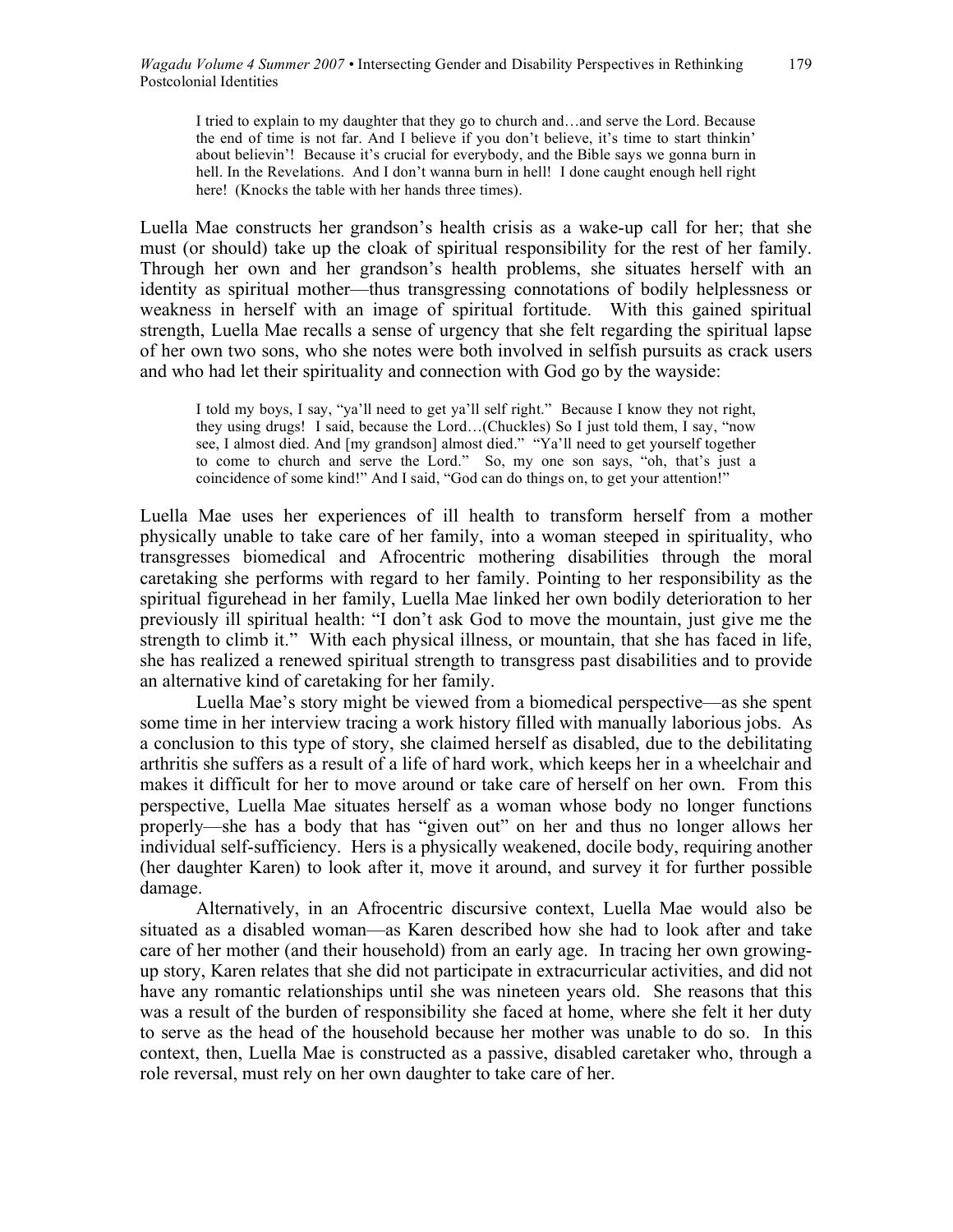However, Luella Mae subverts both of these disabling discourses by invoking a role as spiritual mother within her family. Flipping discursive contexts of biomedical and Afrocentric disability on their heads, she links her increasing spirituality and concern for the spirituality of those around her with the increased deterioration of her body. As an outsider-within, both in terms of biomedical conceptions of bodily dysfunction, as well as within Afrocentric conceptions of self-sufficient communal mothering, Luella Mae may be viewed as a woman with disabilities on two fronts. However, through the enlightened vision, or wisdom, that she has gained as an outsider-within, Luella Mae transgresses oppressive identities to establish herself as a capable woman in her community.

#### **Conclusion**

In terms of the social construction of disability, I have shown how the seven participants of this study take both their social location and a discursive context into account in representing themselves (or others) as disabled. Stories told from a biomedical perspective tend to focus on the (dys)functioning body or mind, as revealed in Priscilla, Luella Mae, and Corentine's stories. Especially noteworthy in these stories is the way that the participants have been exploited as workers in a service-sector economy. They are literally disabled by their past jobs, in which they themselves are expected to take care of other medically disabled individuals. Stories told within an Afrocentric discursive context, on the other hand, stem from an equally as oppressive situation—one in which women are expected to be self-sacrificing caretakers of community members. From this perspective, then, a woman's value stems from her ability to devote herself to others, often resulting in her own compromised wellbeing. Simone and Muncell represent themselves as failed mothers in the past, in which their own selfish attitudes led to their being conceptualized as disabled within their community. They do not attain the status of valued women in their community until they are able to reform their past self-centered selves into new selves devoted to their family members. Both biomedical and Afrocentric discursive contexts are thus equally as complicit in reinscribing hegemonic norms—the first in terms of dominant, medicalized connotations of the body—measured by the amount of labor a body *is able* to contribute to the state political economy; the second in terms of local gendered and racialized (over)expectations—that Black women take on a Christ-like burden, hanging themselves on the cross (sacrificing their own wellbeing) for the salvation (health) of their community.

This research study contributes to a reassessment of both "postcolonial" and "disability" as identity and discursive categories, as well as questions certain assumptions written in these fields of study. In examining Afrocentric discursive contexts of ability within this paper, I aim to take a more localized, anthropological perspective and to, thus, broaden the field of analysis beyond dominant inscriptions of normality. Postcolonial studies of disability reference, and often rely upon, hegemonic norms of the body—even while critiquing these same norms. In other words, while a postcolonial take on disability posits the transgressive potential of those classified as disabled—as outsiders—by arguing and positioning an enlightened vision of reality (as do I in this paper by presenting Luella Mae's narrative)—the disabled body continues to reflect hegemonic norms inscribed upon the body.

Noteworthy in this paper is Luella Mae's narrative on disability. It does *not* work, I feel, to transgress dominant constructions of the able body so much as it rests within a context of local, Afrocentric conceptions of the valued female body. Postcolonial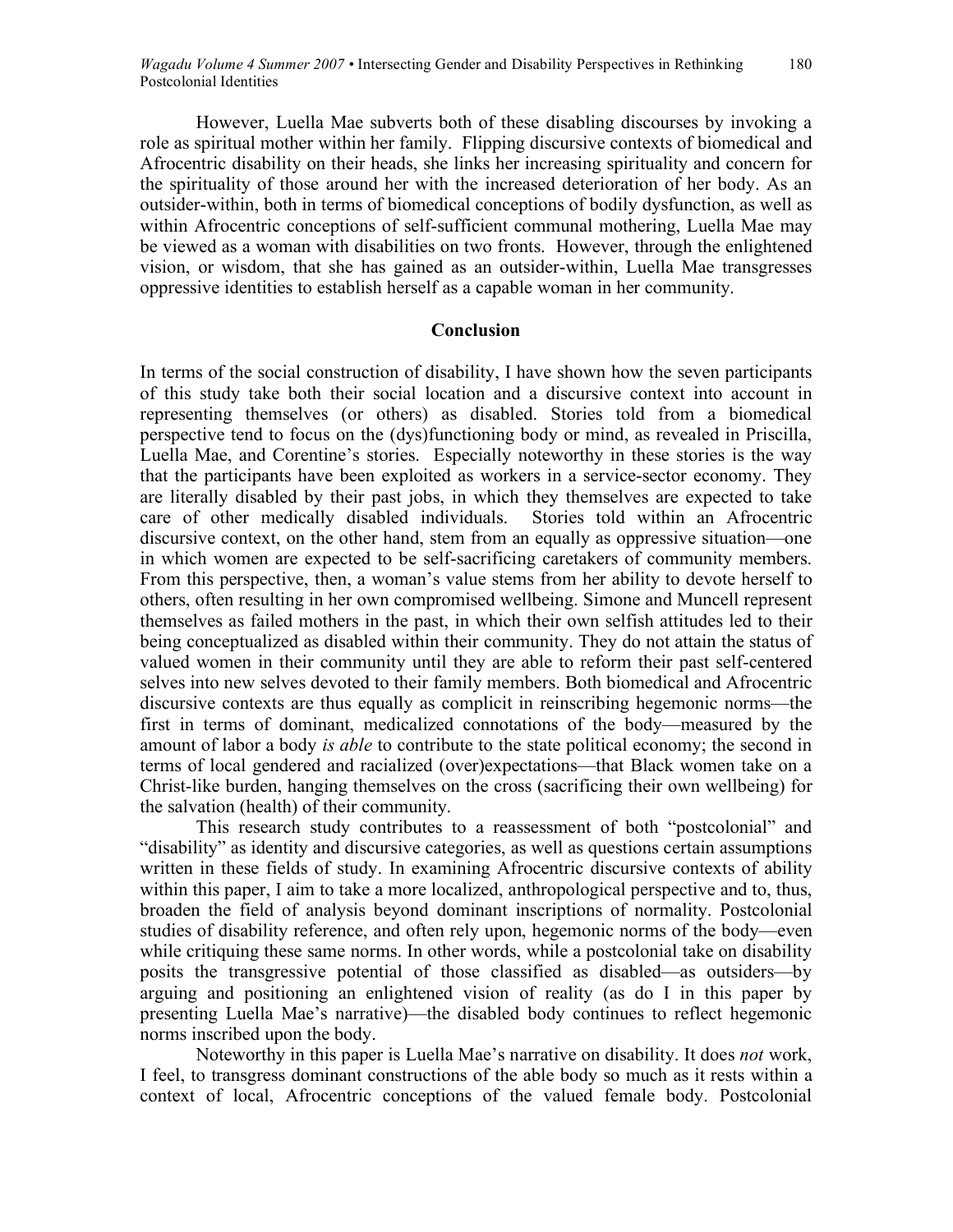analyses fail to recognize more local interpretations of ability. This analysis, while equally oppressive, however, recognizes other value systems outside of a dominant (Capitalist) ideology. A similar critique may be launched against disability studies—what does it mean that dominant conceptions of the disabled body respond to hegemonic norms of ableism written upon the white male body—and do not include a diverse array of normative definitions? Thus, both postcolonial and disability contexts fall prey to an ethnocentrism of sorts, once again reflecting or reinscribing the white male body as norm, evading a potential diversity of normative/oppressive definitions.

#### **References**

- Asch, A. (2001). Critical race theory, feminism, and disability: Reflections on social justice and personal identity. *Ohio State Law Journal, 62*(1), 391-423.
- Baker, P. L., & Carson, A. (1999). "I take care of my kids": Mothering practices of substance-abusing women. *Gender and Society, 13*(3), 347-363.
- Beatty, L. A. (2003). Substance abuse, disabilities, and Black women: An issue worth exploring. *Women & Therapy: A Feminist Quarterly, 26*(3/4), 223-236.
- Berger, P. L., & Luckmann, T. (1966). *The social construction of reality*. New York: Doubleday.
- Bernard, H. R. (2000). *Social research methods: Qualitative and quantitative approaches*. Thousand Oaks: Sage Publications, Inc.
- Burgess, N. J. (1994). Gender roles revisited: The development of the 'woman's place' among African American women in the United States. *Journal of Black Studies, 24*(4), 391-401.
- Cole, J. B., & Guy-Sheftall, B. (2003). *Gender talk: The struggle for women's equality in African American communities*. New York: Ballantine Books.
- Collins, P. H. (1984). Learning from the outsider within: The sociological significance of Black Feminist thought. *Social Problems, 33*(6), S14-S32.
- Collins, P. H. (1999). Will the real mother please stand up?: The logic of eugenics and American national family planning. In A. Clarke & V. Olesen (Eds.), *Revisioning women, health and healing* (pp. 266-282). London: Routledge.
- Collins, P. H. (2000). *Black Feminist thought: Knowledge, consciousness, and the politics of empowerment*. New York: Routledge.
- Daly, A., Jennings, J., Beckett, J. O., & Leashore, B. R. (1995). Effective coping strategies of African Americans. *Social Work, 40*(2), 240-248.
- Dossa, P. (2005). Racialized bodies, disabled worlds 'they [service providers] always saw me as a client, not as a worker. *Social Science & Medicine, 60*(2005), 2527-2536.
- Dougherty, M. C. (1978). *Becoming a women in rural Black culture*. New York: Holt, Rinehart and Winston.
- Erickson, P. G., Butters, J., McGillicuddy, P., & Hallgreen, A. (2000). Crack and prostitution: Gender, myths, and experience. *Journal of Drug Issues, 30*(4), 767- 788.
- Erikson, E. (1968). *Identity: Youth and crisis*. New York: Norton.
- Feldman, S. I., & Tegart, G. (2003). Keep moving: Conceptions of illness and disability of middle-aged African-American women with arthritis. *Women & Therapy: A Feminist Quarterly, 26*(1/2), 127-143.
- Flavin, J. (2002). A glass half full? Harm reduction among pregnant women who use cocaine. *Journal of Drug Issues*, 973-998.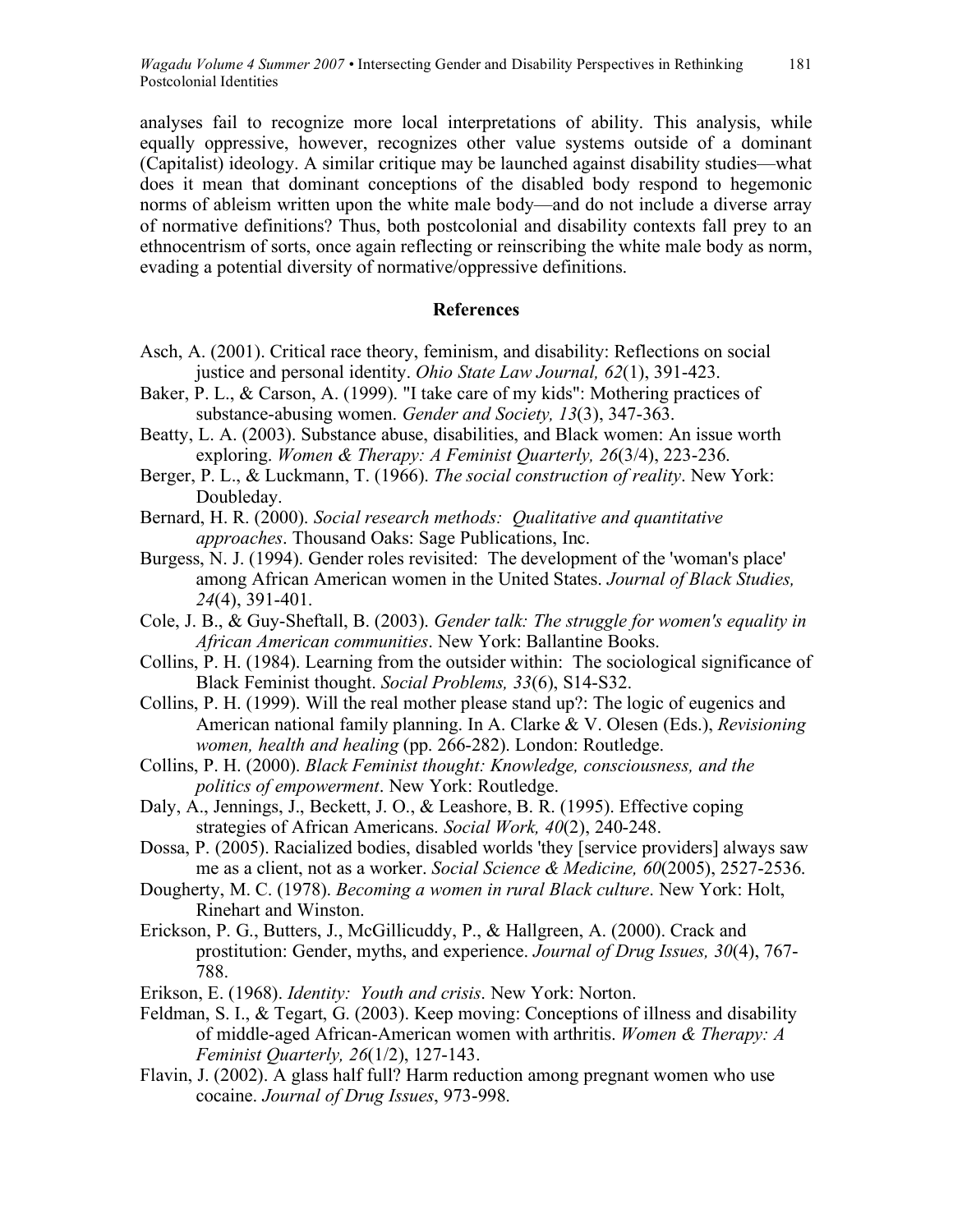- Freud, S. (1964). An outline of psychoanalysis. In J. Strachey (Ed.), *The standard edition of the complete psychological works of Sigmund Freud* (Vol. 23). London: Hogarth Press.
- Garland-Thomson, R. (2002). Integrating disability, transforming feminist theory. *NWSA, 14*(3), 1-32.
- Glenn, E. N. (1991). Racial ethnic women's labor: The intersection of race, gender, and class oppression. In B. J. Balliet (Ed.), *Women, culture and society: A reader* (pp. 263-282). Dubuque: Kendall/Hunt Publishing Company.
- Golden, J. (2000). 'A tempest in a cocktail glass': Mothers, alcohol, and television, 1977- 1996. *Journal of Health Policies, Policy, and Law, 25*(3), 473-498.
- Grenier, A. M. (2005). The contextual and social locations of older women's experiences of disability and decline. *Journal of Aging Studies, 19*(2005), 131-146.
- Groce, N. (1999). Disability in cross-cultural perspective: Rethinking disability. *Lancet, 354*, 756-757.
- Hayman, R. L., & Levit, N. (2003). Un-natural things: Constructions of race, gender, and disability. In F. Valdes, J. M. Culp & A. P. Harris (Eds.), *Crossroads, directions, and a new Critical Race theory* (pp. 159-186). Philadelphia: Temple University Press.
- Hochschild, A. R., & Machung, w. A. (1990). *The second shift*. New York: Avon Books.
- Holstein, J. A., & Gubrium, J. F. (2000). *Constructing the life course* (2 ed.). New York: General Hall, Inc.
- Hurston, Z. N. ([1937]1998). *Their eyes were watching God*. New York: Harper Perennial Modern Classics.
- Kearney, M. H., Murphy, S., & Rosenbaum, M. (1994). Mothering on crack cocaine: A grounded theory analysis. *Social Science & Medicine, 38*(2), 351-361.
- King, D. (1988). Multiple jeopardy, multiple consciousness: The context of a Black Feminist ideology. *Signs, 14*(1), 42-72.
- Kliewer, C., & Fitzgerald, L. M. (2001). Disability, schooling, and the artifacts of colonialism. *Teachers College Record, 103*(3), 450-470.
- Kohlberg, L. (1969). Stage and sequence: The cognitive-developmental approach to socialization. In D. A. Goslin (Ed.), *Handbook of socialization theory and research* (pp. 347-480). Chicago: Rand McNally.
- Lacom, C. (2002). Revising the subject: Disability as 'third dimension' in *Clear light of day* and *You have come back*. *NWSA Journal, 14*(3), 138-154.
- Leslie, A. R. (1998). Using the moral vision of African American stories to empower low-income African American women. *Affilia Journal of Women and Social Work, 13*(3), 1-17.
- Litt, J., & McNeil, M. (1994). 'Crack babies' and the politics of reproduction and nurturance. In J. Best (Ed.), *Troubling children: Studies of children and social problems* (pp. 93-113). New York: Aldine de Gruyter.
- Logan, E. (1999). The wrong race, committing crime, doing drugs, and maladjusted for motherhood: The nation's fury over 'crack babies'. *Social Justice, 26*(1), 115-138.
- Lorde, A. (1984). Age, race, class, and sex: Women redefining difference. In A. Lorde (Ed.), *Sister outsider: Essays and speeches by Audre Lorde* (pp. 114-123). Freedom, CA: The Crossing Press.
- Lubiano, W. (1992). Black ladies, welfare queens, and state minstrels: Ideological war by narrative means. In T. Morrison (Ed.), *Race-ing justice, en-gendering power: Essays on Anita Hill, Clarence Thomas, and the construction of social reality* (pp.